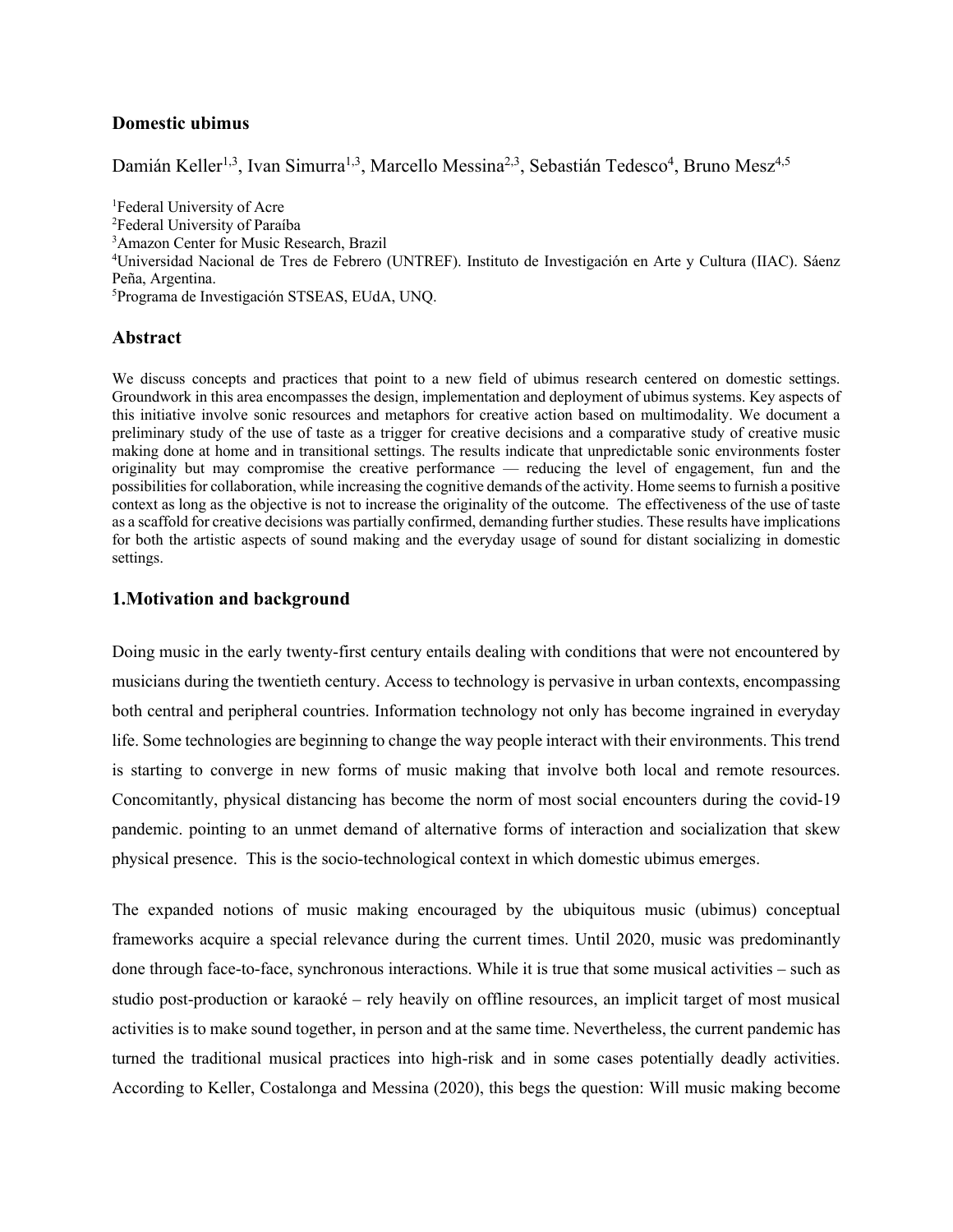an activity for a select elite, secluded from the mundane buzz and divorced from community exchanges, once again? Reduced physical mobility, lack of face-to-face, physical interaction, avoidance of crowds are among the detrimental factors for the usual acoustic-instrumental practices. Will musical robots, musical algorithms or refined methods of data analysis replace the music practices of the twentieth century? The authors believe that this may not necessarily be the case. New areas of ubimus application may highlight the usage of domestic settings, the asynchronous strategies of group support and the incorporation of multiple modalities of knowledge for musical exchanges. We tackle these issues in this paper pointing to the emergent paradigms that provide support for rich artistic experiences at a musical venue whose potential has remained undervalued: the home.

Ubiquitous music (or ubimus) has been defined as the study and the deployment of ecologies of (1) human agents and (2) material resources that (3) afford musical activities through (4) creative support ecosystems (Keller and Lazzarini 2017). This four-component definition encompasses the human factors, the material resources and the properties that emerge during the creative activities, combined with the design strategies that foster creative outcomes – targeting both the processes and the byproducts. It is interesting to note that the early ubimus initiatives did not necessarily target the creative aspects of music making.<sup>1</sup> During an initial exploratory phase (2007-2014), ubimus proposals placed a strong emphasis on the technological infrastructure. This was highlighted by the adoption of the term ubiquitous, hinting at a subset of issues related to ubiquitous computing (Weiser 1991). When faced with the diversity of social and cognitive factors triggered by the deployment of musical activities in everyday settings, this perspective presents some limitations.

An undue stress on performance is typical of the currently hegemonic approach to musical interaction (see the concept of virtuosic performance<sup>2</sup> proposed by Wessel and Wright 2002) and this view is shared by some forms of network-based music practices. Let us take as an example the proposals for an Internet of Musical Things (IoMusT). According to Keller, Gomes and Aliel (2019), there is a strong resemblance between the initial definitions of ubiquitous music and the recent conceptualizations of the IoMusT. $3$  It may

 $<sup>1</sup>$  This is also the case with isolated projects that addressed partial aspects of music making in alternative settings,</sup> music making by novices, design of network technologies, design of mobile technologies and design of embedded platforms, including genres such as the music for "laptop orchestras". A feature of ubimus of ubimus is to avoid device-centric, musical genre-centric and more recently sensorial modality-centric proposals.

<sup>&</sup>lt;sup>2</sup> This view is found in the works targeting New Instruments for Musical Expression (NIME). Without dropping the emphasis on the implementation of isolated devices, this area has recently changed the word instruments for interfaces. As it will become clear in the discussion below, the undue focus of NIME on the device, the instrument or the interface does not necessarily help in the advancement of the support of creative practices.

<sup>&</sup>lt;sup>3</sup> See Pimenta, Flores, Capasso, Tinajero and Keller (2009) for an early definition of ubimus that focuses mostly on the technological infrastructure for music making.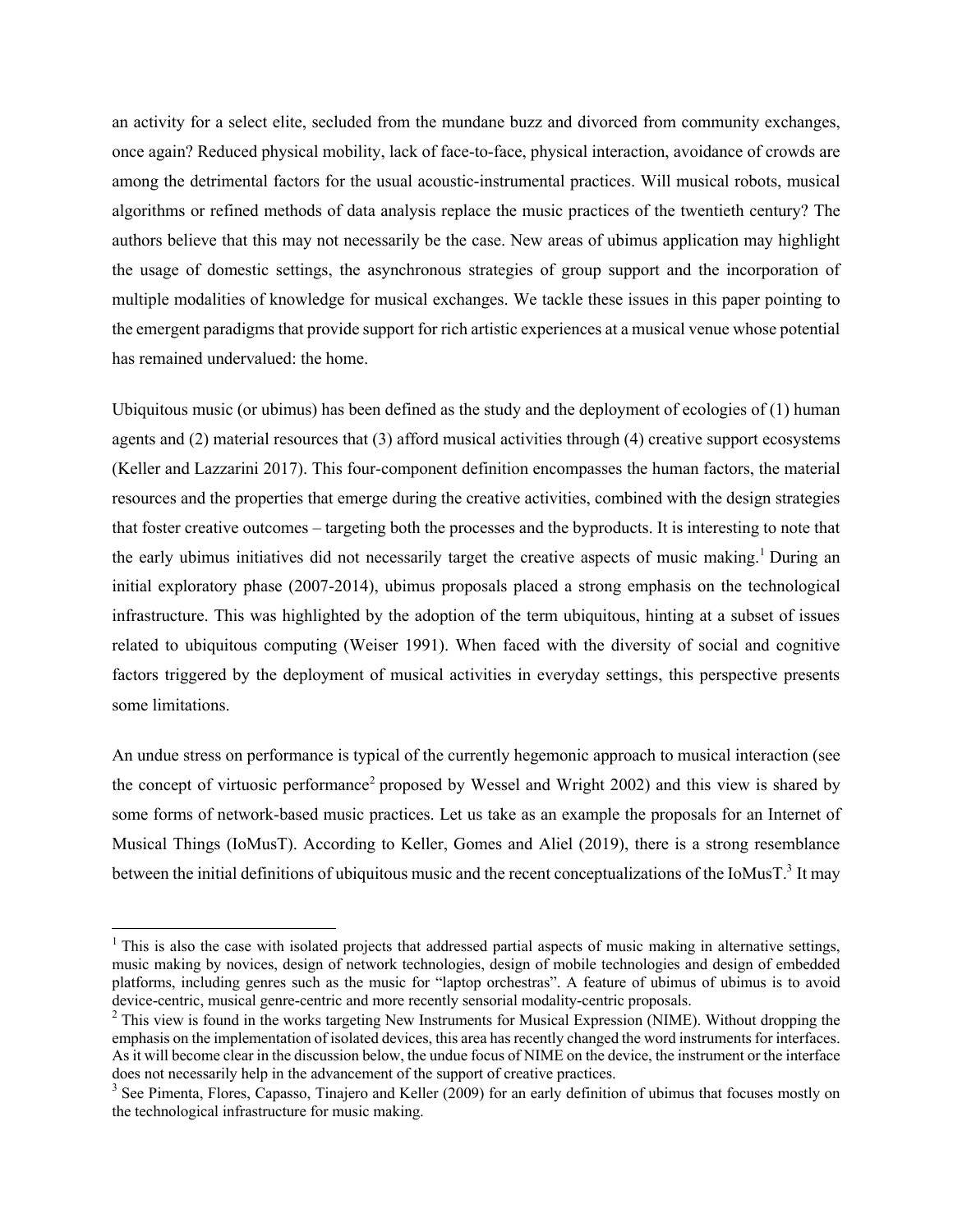also be argued that these two fields are complementary. Despite the fact that the IoMusT remains as a theoretical construct,<sup>4</sup> when fully deployed it may provide a material basis for home-based ubimus activities at home. Therefore, we discuss its limitations and potentials within the context of the development of domestic ubimus infrastructure.

### **2.An IoMust for domestic ubimus?**

A question raised by the early ubimus initiatives is whether network-based music practices should be modeled after the extant acoustic-instrumental modalities or whether they require new forms of social engagement. Related questions are whether there are built-in limits in the remote participation of multiple stakeholders or if the limitations arise from the temporary lack of technological support. A case in point is the recent adoption of multimodal resources contributing to the formation of a tactile internet (Maier, Mahfuzulhoq, Rimal and Pham Van 2016). In theory, tactile-internet technology allows for multimodal forms of interaction that can be engaged in real time within a maximum radius of 300 kilometers. According to Turchet, Fischione, Essl, Keller and Barthet (2018), the tactile internet should enable ubimus participants to share haptic and visual data, thus enhancing the quality of their engagement in synchronous musical activities. Furthermore, virtual reality and robotic resources may become accessible through network connectivity, reducing the differences between the affordances of the collocated and the remote resources (Camporez, Silva, Costalonga and Rocha 2020).

The increase in the speed, bandwidth and reliability of internet connectivity may impact positively the music practices that demand synchronized timing, that depend on the immediate feedback from partners and that use data-intensive cues. In particular the activities enabled by video-based scoring (Bhagwati 2008), haptic devices (Chafe 1993) and movement tracking (Rokeby 1986) may be further enhanced by the deployment of a tactile internet. But it is not yet clear if very fast connectivity will ensure support for key aspects of the creative cycle, such as the selection of massive audio resources or the ability to predict effective musical outcomes when the actual sonic resources are only partially known. These two issues are related to cognitive and social aspects of musical interaction that require creatively oriented design strategies. These strategies may or may not be based on synchronous interaction.

<sup>&</sup>lt;sup>4</sup> There has been a multiplication of derivative proposals during the last few years, including the internet of audio things, the web of musical things, the semantic web of musical things, the internet of musical robots, etc. etc. Despite the multiplicity of related concepts, actual deployments and a careful analysis of their artistic and social implications are still scant.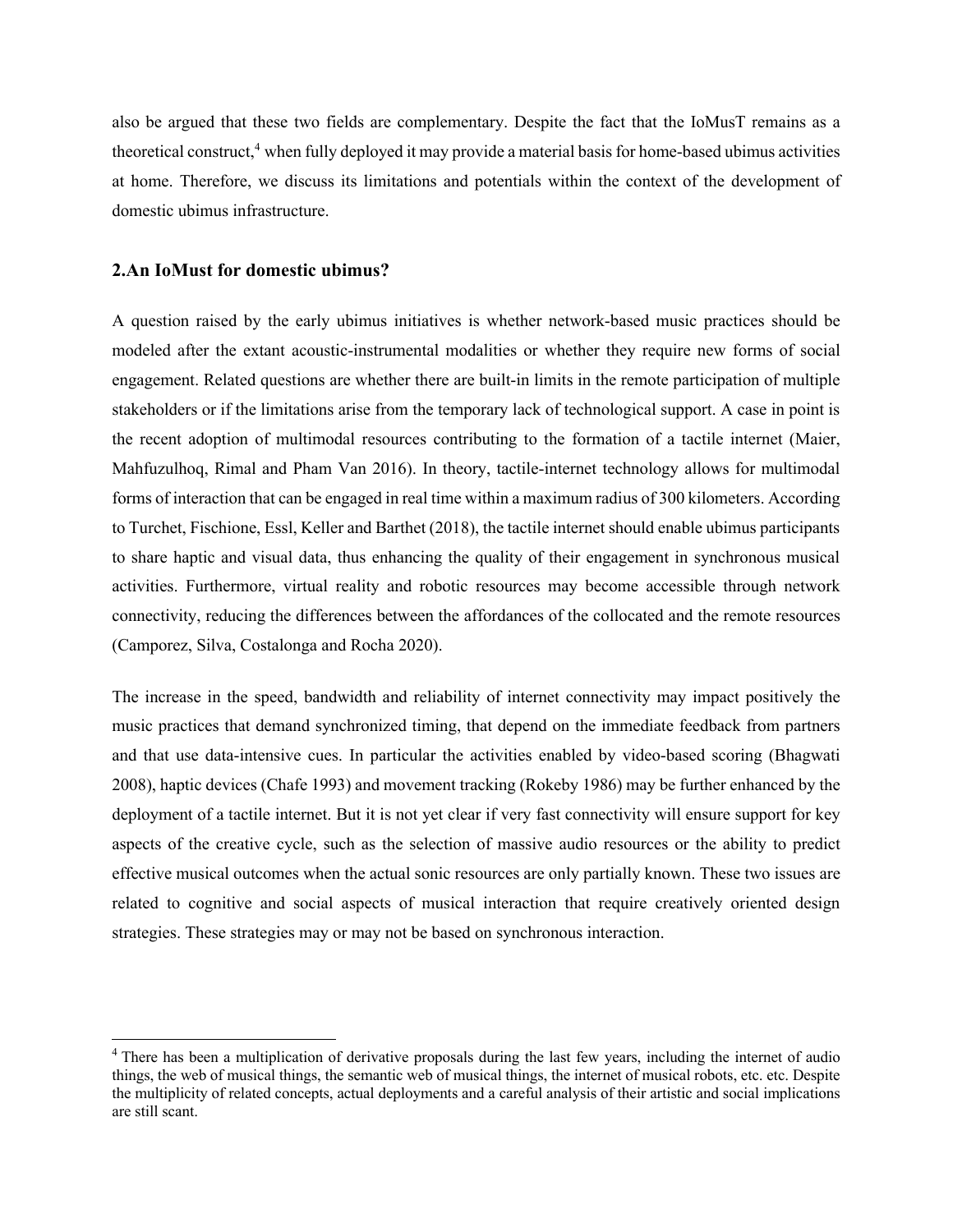For instance, the current speed and the bandwidth of the internet — with the exception of the acoustic musical instruments — does not preclude the use of highly diverse musical resources. As documented by Barbosa (2010) among other authors, synchronization is a serious limitation in remote performances by acoustic ensembles. Fortunately this caveat only applies to the acoustic-instrumental musical formats based on 19th-century practices. If the caveats in speed and reliability are approached as musical opportunities rather than as technological flaws, then the requirements for tight synchronization are relaxed (Messina and Aliel 2019; Stolfi, Milo and Barthet 2019).

While the development of the IoMusT targets the infrastructure needed for musical activities, current ubimus research focuses on the creative processes that offer increased social sustainability and more flexible forms of participation. Consequently, over the last decade ubimus has moved beyond the issues directly tied to tool development and usage to embrace aspects of cognition and social interaction. For instance, some ubimus endeavours take advantage of the local resources and the available technologies through opportunistic design strategies (Flores, Miletto, Pimenta, Miranda and Keller 2010; Keller, Ferreira, Pinheiro da Silva, Lima, Pimenta and Lazzarini 2013). Other ubimus projects call for custom, network-based professional audio technology which may be aligned with the objectives of the IoMusT (Lazzarini and Timoney 2019; Zawacki and Johann 2014). Consequently, Keller, Gomes and Aliel (2019) envision a dynamic of mutual enrichment between ubimus and IoMusT research. Ubimus experiences trigger the development of new IoMusT technology and as the IoMusT resources become available, they open fresh opportunities for applications in ubimus contexts. Given the potentially massive presence of the internet of things in everyday settings, the requirements and the affordances of the IoMusT raise multiple ethical implications that need to be considered before adopting its resources for ubimus practices. Current ubimus practices indicate that flexible approaches to the organization of musical time may be more effective than some solutions based on the adoption of new technologies for old musical genres. The studies presented in this paper are a case in point.

# **3.From multimodal creative practices to gastrosonics**

Braun (2017) views sonic studies as a field within the cultural and social sciences. According to this author, sound making should be studied in the context of and in relation to the other senses (Braun 2017: 89). This proposal entails an interdisciplinary research agenda with a strong cross-cultural component that aligns well with the theoretical perspectives proposed by ubimus researchers (Brown, Keller and Lima 2018; Keller, Lazzarini and Pimenta 2014; Lima, Keller, Flores and Ferreira 2017).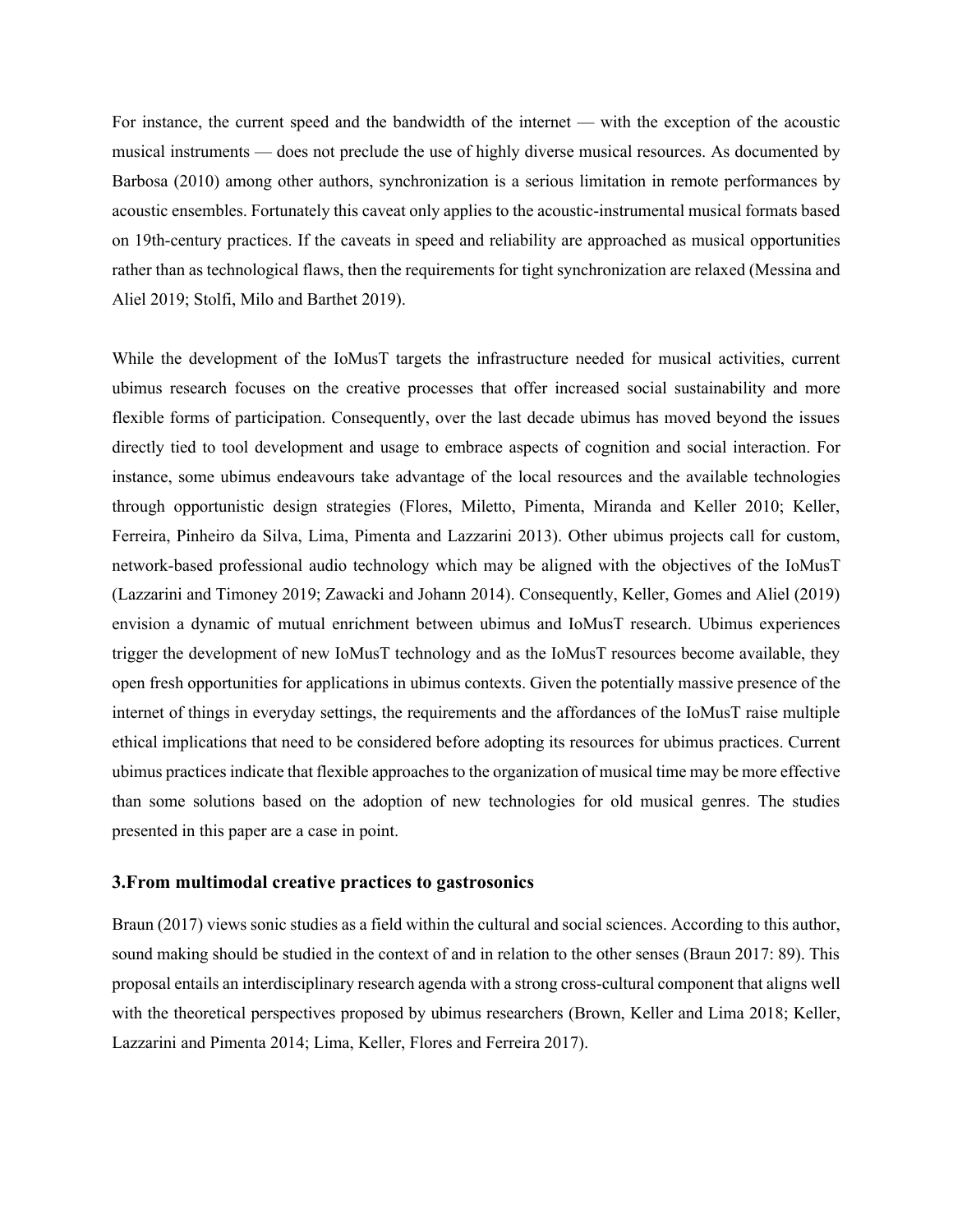When approaching music making from a multimodal perspective, the resources may come in two flavours: fully multimodal and pseudo multimodal. The first group encompasses the material resources that belong to the various sensory modalities. The second group entails the usage of resources that trigger direct associations with other senses beyond the actual material support of the resource (see the section on domestic spaces for more details). For instance, sounds may be used to emulate tactile sensations and visual cues may be employed to trigger smells. From a design perspective rather than targeting a specific modality, the approaches that deal simultaneously with several modes of interaction may be described as supramodal (Lakatos, O'Connell, Barczak, Mills, Javitt and Schroeder 2009). Artistic deployments of this approach can be heard in the eight-channel pieces … soretes de punta and touch'n'go (Keller 1998; Keller 1999).

As an example of a supramodal perspective on sound making, Braun (2017: 85) discusses Tyler Kinnear's analysis of … soretes de punta (1998). Keller and Truax (1998) implemented a set of techniques employing databases of sonic grains extracted from environmental events and combined through control functions based on real-world sonic behaviors. Braun states that the compositional usage of synthesized water sounds highlights a variety of manipulations and interactions applicable to environmental sound in creative endeavours, hinting at aesthetic strategies that rely on supramodal aspects. According to Kinnear's analysis, ecologically based granular synthesis provides consistent ways to handle the identity of the sonic resources.<sup>5</sup> These resources are modified through parametric operations that incorporate the behaviors of the water drops interacting with multiple surfaces. Consequently, the sounds derived from this referential identity become available as resources that expand the sonic palette but do not interfere with the timbral qualities. These qualities are handled through the relational properties that come into play during the compositional process (Keller, Otero, Lazzarini, Pimenta, de Lima, Johann and Costalonga 2015). Despite departing from a limited set of sonic materials, the manipulation of phase-synchronicities and decorrelations among streams expands the timbral profile of the sonic events and textures (Keller and Rolfe 1998). According to Braun, these processes provide a wide range of sonic outcomes. Thus, he concludes that as a creative process the use of the water stream functions as a thread between a baseline timbral identity — established through the spectral characteristic of the drop collisions — and the supramodal transformations utilized in this piece. We could also add that the conceptual framework of ecologically grounded creative practice pushes the limits of the creative processes beyond the sonic realm. Therefore, this paradigm is a good candidate for practices that involve multisensory experiences (see Capasso, Keller and Tinajero 2020 for multiple artistic examples).

 $<sup>5</sup>$  See also Basanta's (2010) and Haworth's (2015) complementary elaborations on the same topic.</sup>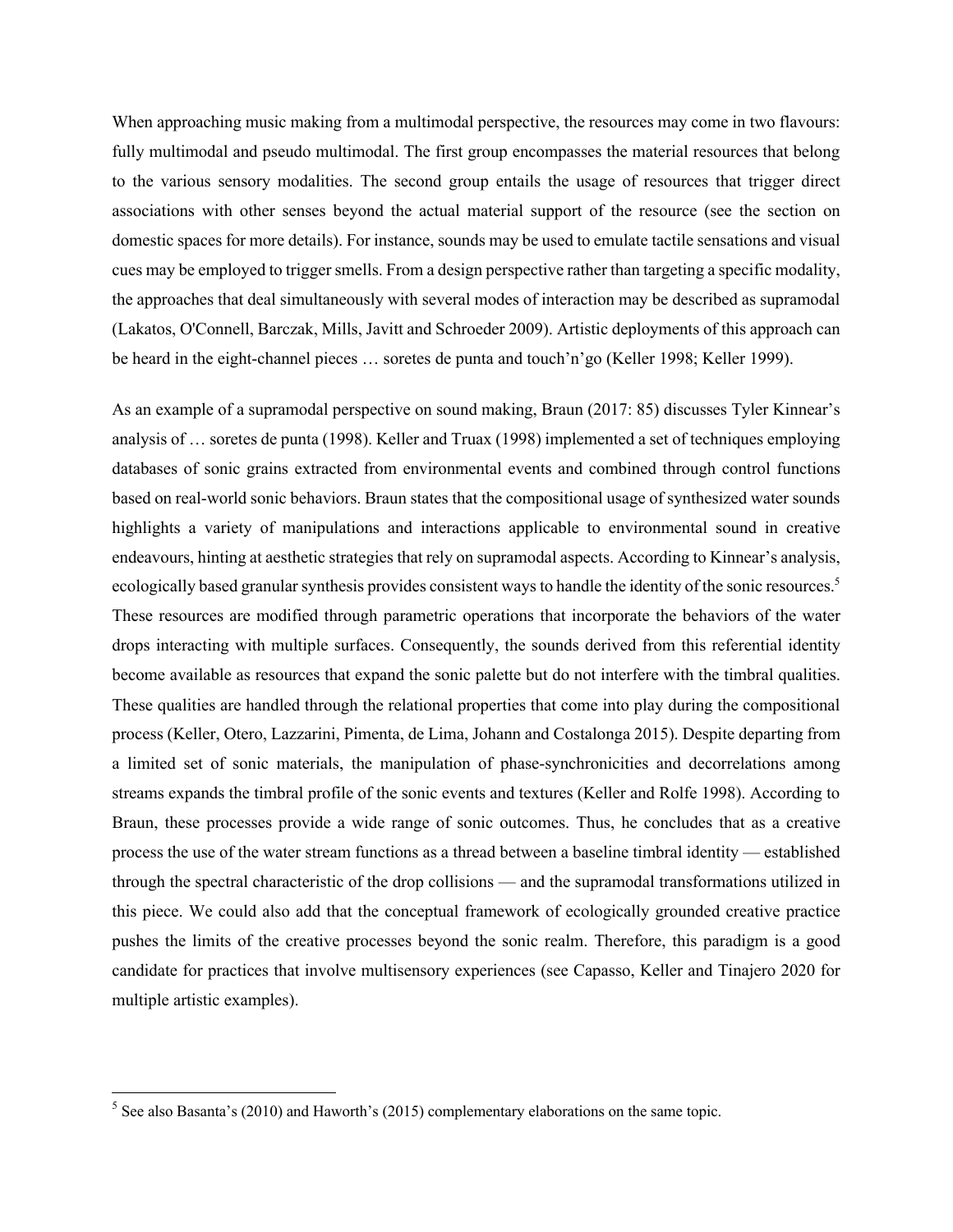So how is this relevant to domestic ubimus endeavours? There are at least two aspects to consider. While traditional artistic venues are usually equipped and designed for artistic ends, this is seldom the case when the musical activities take place in everyday settings such as the home of a non-musician. Therefore, the infrastructure and resources that can be expected do not usually include high-end audio equipment or acoustic instruments. Another factor that may influence how the stakeholders engage in home-based collective music making is the set of activities and behaviors that characterize being at home — either alone or with others. It is different to make music in a private room, in a community hut or in a shared dormitory. Through, somehow, all of these spaces could be considered "homes".

The next two sections explore the implications of using resources that characterize home spaces that have not been explored through the acoustic-instrumental way of musical thinking. We also consider a few examples of musical projects that have targeted domestic spaces and analyse how these projects could inform the development of future ubimus deployments in domestic settings. This emerging area of research could be termed gastrosonics, <sup>6</sup> since it engages with gastronomic experiences that involve sonic components or with musical experiences that include food. Domestic ubimus endeavours could provide a rich playing field for future gastrosonic experiences. A key contribution of this paper is the documentation of the challenges and opportunities encountered during the implementation and deployment of a creativeaction metaphor for gastrosonics.

# **4. Gastrosonics: using food as an epimusical resource**

All along history, food has been associated with music. However, only recently researchers have started to consider the impact of what we hear on the experience of eating and drinking, be it consumption sounds, instrumental, synthesized or everyday sonic events. Empirical research shows that sweet taste tends to be matched with sounds that are high in pitch, music with slow tempo, legato, soft and with consonant harmonies (Bronner, Frieler, Bruhn, Hirt, and Piper 2012; Mesz, Trevisan and Sigman 2011). By contrast, sour taste tends to be matched with extremely high-pitched sounds, and fast and dissonant events. Bitter taste tends to be matched with low-register, brassy sounds (Crisinel and Spence 2012; Wang, Woods and Spence 2015). Salty taste is mostly associated with staccato articulations (Mesz et al. 2011; Knöferle and Spence 2012) Interestingly, the same correspondences have been documented in non-western cultures

 <sup>6</sup> VanCour and Barnett (2017) use the term *gustasonic* to describe the discourses that engage with food-related aspects of sonic production and consumption. Yang et al. (2018) propose the neologism *gustosonic* for the initiatives related to interacting with devices that produce sounds to be used while eating. These approaches are complementary and in our humble opinion the multiplication of terms does not help to establish music and food as equal standing resources of a potentially unique area of research.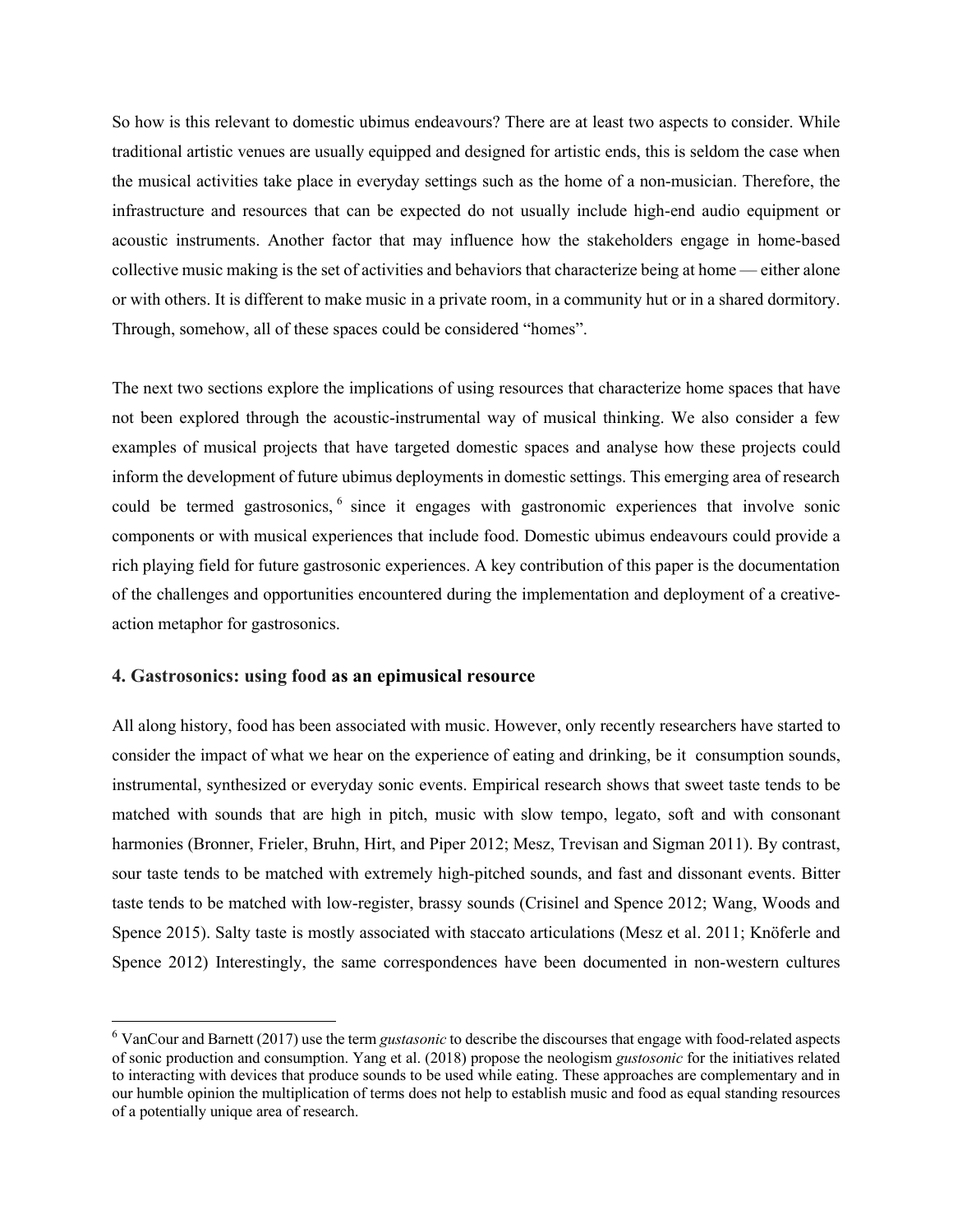(Knoeferle, Woods, Käppler, and Spence 2015). These crossmodal correspondences between taste and sound have been used to modify the experience of several foods and drinks by changing the sounds that people listen to (Wang, Mesz and Spence 2017; Crisinel, Cosser, King, Jones, Petrie and Spence 2012; Reinoso Carvalho, Van Ee, Rychtarikova, Touhafi, Steenhaut, Persoone and Spence 2015a; Reinoso Carvalho et al. 2015b; Wang, Mesz, Riera, Trevisan, Sigman, Guha and Spence 2019; Hauck and Hecht 2019). As a result, chefs and musicians are becoming increasingly interested in exploiting the expressive potential of combining music and food (Spence and Piqueras-Fiszman 2014; Youssef 2015; Houge and Friedrichs 2018).

The emerging evidence of the impact of sound on taste suggests a potential for usage of food and foodrelated activities as enablers for creative music making. This potential seems to be enhanced by the increased presence of network-based technology (as discussed in the previous sections). This ubimus proposal expands the range of possibilities afforded by the pioneering exploration of food teleportation by Wei and coauthors (2011).

### **5.Sensory apps for sonic food augmentation**

The so-called "sonic seasoning" can be boosted by the use of specially designed sensory apps (Spence 2019; Velasco, Reinoso Carvalho, Petit and Nijholt 2016; Velasco, Obrist, Petit and Spence 2018). For instance, a device built by Japanese designers called the "Chewing Jockey" can detect the user's jaws movements and play a pre-recorded sound in synchrony (Spence and Piqueras-Fiszman 2014). This can have an effect on food-texture perception and also on the pleasure or surprise of the eating experience think matching mastication to the sounds of thunder or a breaking glass.

At their lab at Muntref Centro de Arte y Ciencia, Mesz, Tedesco and Amusátegui made a similar device for drinks, the "Augmented Wine Glass".<sup>7</sup> This appliance consists of a wine glass with sensors that detect user gestures when the cup is grabbed, when the liquid makes contact with the mouth while drinking. It also tracks the changes of position of the glass in three-dimensional space. The sensing is performed through electrodes, capacitive sensors and an accelerometer. The sensor data is sent wirelessly to a computer. Thus, the intervention on the object is minimal and its use is similar to that of a normal glass (Mesz, Herzog, Amusátegui, Samaruga and Tedesco 2017).

 $^7$  https://vimeo.com/338451637. last access: 01 July 2020.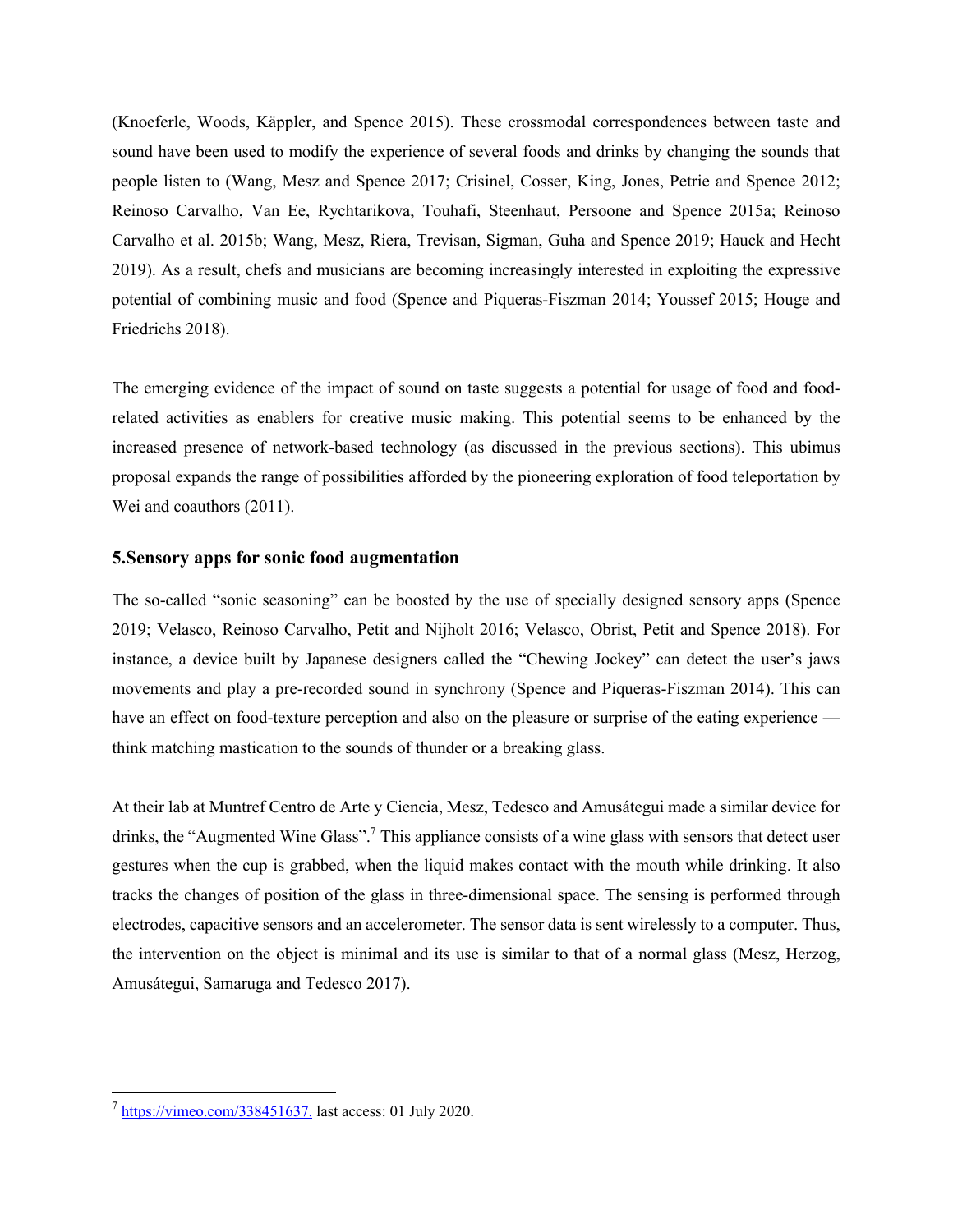At a recent neuroscience and wine symposium, these glasses were used with young and aged wine to match the sounds with the age of the wine. Background sounds were triggered when the glass was grabbed, matching lower spectral centroids for aged wines. Air-like or windy sounds were assigned to the act of airing the wine, while high- vs. low-pitched sounds were activated while drinking young vs. aged wines. At the same event, Mesz et al. presented a system for sonification of tagged tweets. Wine experts qualified wines via Twitter, and the system modified jazz music on the basis of the semantics of their tweets, driving the music to a region in musical parameter space associated with the reported taste. For instance, bitter wines produced a transposition of the music to a low register, a slowing down of tempo and a richer (more dissonant) reharmonization (Mesz et al. 2017).

The data generated by the glass sensors can be used to trigger various kinds of stimuli such as sounds, motors, transducers, etc. Hence, it has the potential to be applied in transmodal drinking experiences for scientific studies, artistic performances, gastronomy experiences and health. And, converging with the proposals discussed in the previous sections, it can also be incorporated in deployments of the IoMusT. Other stimuli may be synchronized as well with each sip, linking drinking to the parametric control of lights, videos or smells. Furthermore, the Augmented Wine Glass could be useful in achieving more precise synchronization between the music and the act of drinking, allowing to differentiate on-the-fly the various stages of tasting and aftertaste.

# **6.Domestic spaces and ubimus practice**

The task of addressing the multiple intersections between sound-making and "home" involve, among other things, a critical grasp of the multiple potential demarcations that exist within the domestic spaces. Crucially, such demarcations boil down to what Armstrong describes as the "politics of domestic space" (1995: 4-5), that is, a set of spatial tensions, struggles and everyday negotiations enmeshed with gender and status. These demarcations highlight the potential for "conflicted identities" within and outside the family, for example as a "worker, parent and partner" (Armstrong 1995: 4).<sup>8</sup> The strong correlation with gender and class and the role of domestic spaces as a loci of intellectual production is also underlined by Opitz, who focuses on the "domestic threshold as a regulator of private and public access to knowledge" (Opitz 2016: 256). In his renowned book The Practice of Everyday Life, Michel de Certeau suggests that the "home" is a spatiality "constituted on the basis of the wall", and that "there is no spatiality that is not organized by the determination of frontiers" (Certeau 1984: 123). In this sense, a further demarcation may distinguish spaces for food preparation and consumption from other domestic spaces,

<sup>&</sup>lt;sup>8</sup> It is interesting to note that the current pandemic has crushed some of these roles into a shared domestic space, where parents and workers need to coexist and expand their expertise to very demanding tasks — such as home schooling.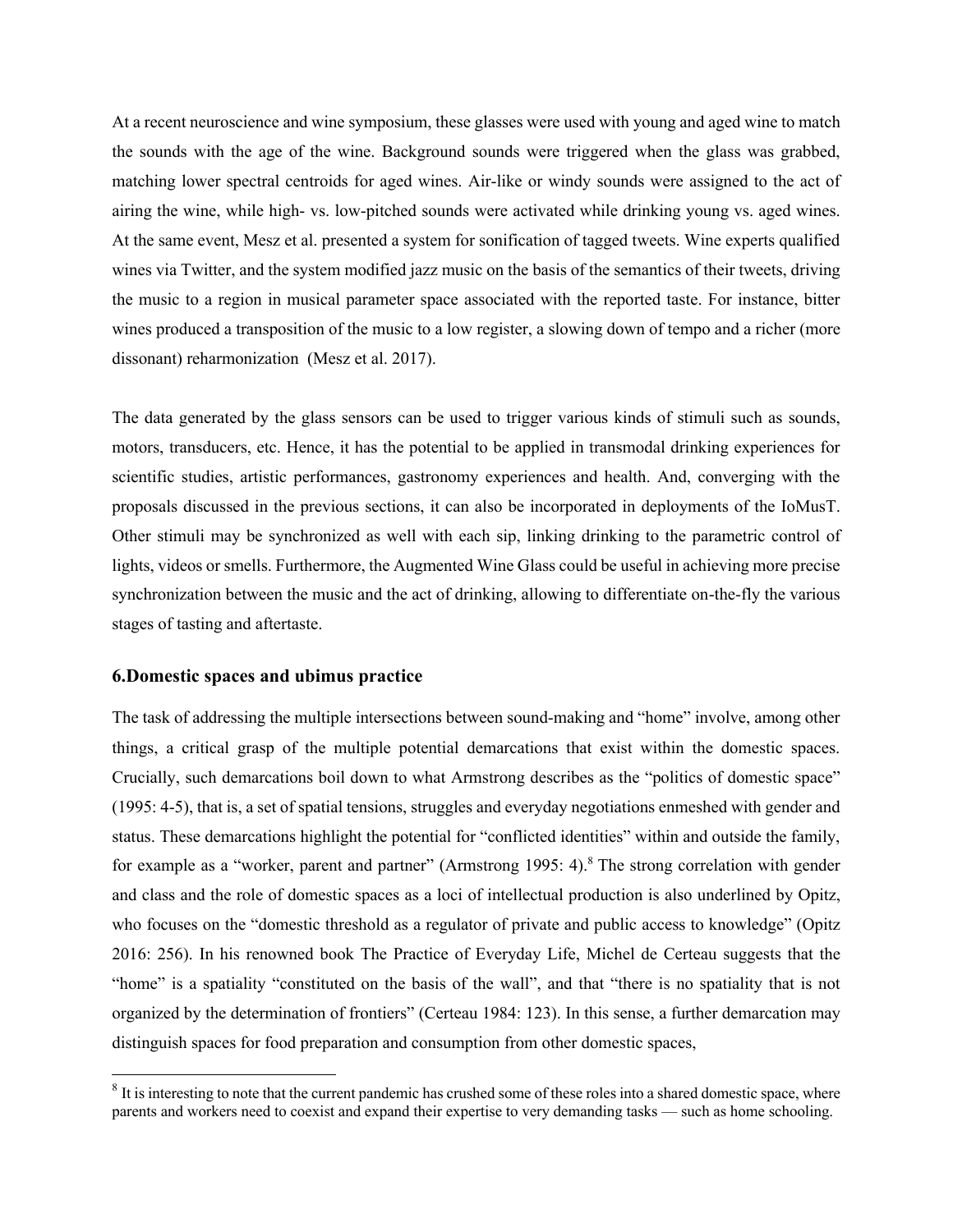The kitchen as a space of music consumption and creation has been widely explored. A well-known creative intervention in kitchen settings is John Cage's 27 sounds manufactured in a kitchen (1983), originally contained in a documentary by Peter Greenaway. A more recent example of musical creation deploying kitchen appliances within the concert hall is Bertelli and Rudnicki's project Kitchenware (2009). Projects that are based on the domestic use of kitchen appliances include Merino (2012), Vacchi (2012) and Joseph (2013). A corporate example of creative marketing based on the sounds of domestic (mainly kitchen) appliances is the Bosch Sensorchestra (2016).

Different musics in the kitchen might impact taste and perception. In this sense, food properties become part of a general sphere of meaning in that they acquire different nuances depending on the context. The connection between meaning and food serving, presentation and consumption has been explored by Roland Barthes in monographs such as Elements of Semiology (1968) and Empire of Signs (1982). Food consumption may be associated with racio-gendered representations of normative bodies and behaviours (Calamita 2014; Messina and Di Somma 2020). Giorgioni (2002) also suggests that narratives of food consumption vary dramatically depending on the general socioeconomic situation, while VanCour and Barnett's aforementioned formulation of gustasonics explores — again, with a critical approach on the market forces and consumeristic narratives involved — the metaphoric and material connections between the consumption of food and the consumption of music (2017).

Largely, what emerges here in terms of ubimus practices is the radical overcoming of a set of historically dedicated spaces for musical activities (Keller et al. 2014), mediated by language and meaning. In the context of ubimus research, semantics — as a key branch of linguistics concerned with meaning — has been abundantly deployed as facilitator of creative activities (cf. Bessa, Keller, Silva and Costa 2020; Keller, Messina, Silva and Feichas 2020; Stolfi et al. 2019). Creative Semantic Anchoring, involving verbal contextualisations for the use of everyday sounds (Keller and Feichas, 2018), is closely related to the two case studies presented in this work. In this sense, a complementary study involving semantics, creative metaphors and culinary settings is Freitas, Bessa, Costa, Nazaré and Keller (2019). While many of the cited works provide evidence that listening to various types of sounds may impact the sensation of flavour in specific ways, the second case study presented in this paper is among the first to tackle the potential influence of taste onto sound making.

# **7.Gastrosonics in SoundSphere**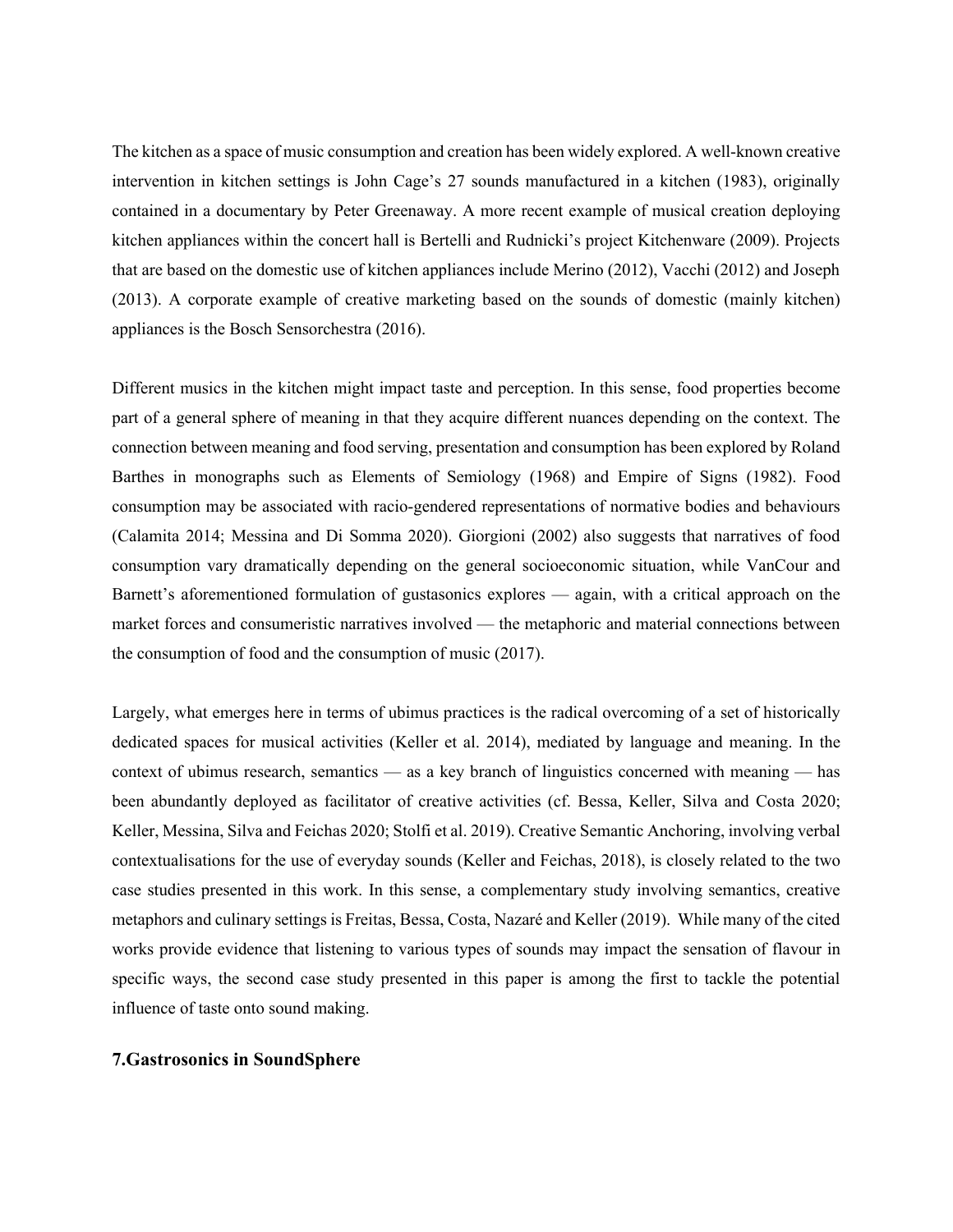As indicated by Colzato, Lorenza, Haan and Hommel (2015), food intake during creative tasks may impact the cognitive resources available for the target activity. In line with these findings, the concept of gastroevent (and its representation, the gastroicon) extends the usage of the epimusical resources to the realm of taste. A gastroevent entails the intake of food — either liquid or solid — with the objective of triggering a cascade of associations that lead to an aesthetic decision. A gastroicon is a symbol that represents a gastroevent. As a concrete example, let us focus on the implementation of gastrosonics in the SoundSphere 1.5 prototype. We expanded the Sound Sphere Ecology of tools (Bessa, Keller, Farias, Ferreira, Silva and Pereira 2015) to support the representation of sipping a drink during sound mixing.



**Figure 1.** Using a tomato-juice gastroicon in the prototypes leading to the design of SoundSphere 1.5: An event may take place from second 5 to second 14 within the mix. The participant takes a sip of tomato juice within this temporal slot.

This form of food representation does not target a pre-established aesthetic result. Hence, it is expected that various instances of a single gastroicon will lead to different sonic outcomes involving various aesthetic approaches. Furthermore, the gastroevent is defined as an action that may take place within a definite period of time — indicated by an event onset and offset — situated within a specific musical context. But in this implementation accurate timing, synchronization or exact replication according to strict temporal directives are not necessary (see the section An IoMust for domestic ubimus? for the motivations behind this design proposal). This relaxed approach to musical-information handling is motivated by several factors: 1. Lay participants readily understand instructions involving qualitative information pertaining to time but may encounter difficulties when trying to achieve tight synchronization (Hennig 2014); 2. Several ubimusoriented proposals have encouraged flexible approaches to the organization of time by avoiding the adoption of a hierarchical, metric-based paradigm that tends to limit the support strategies to a small set of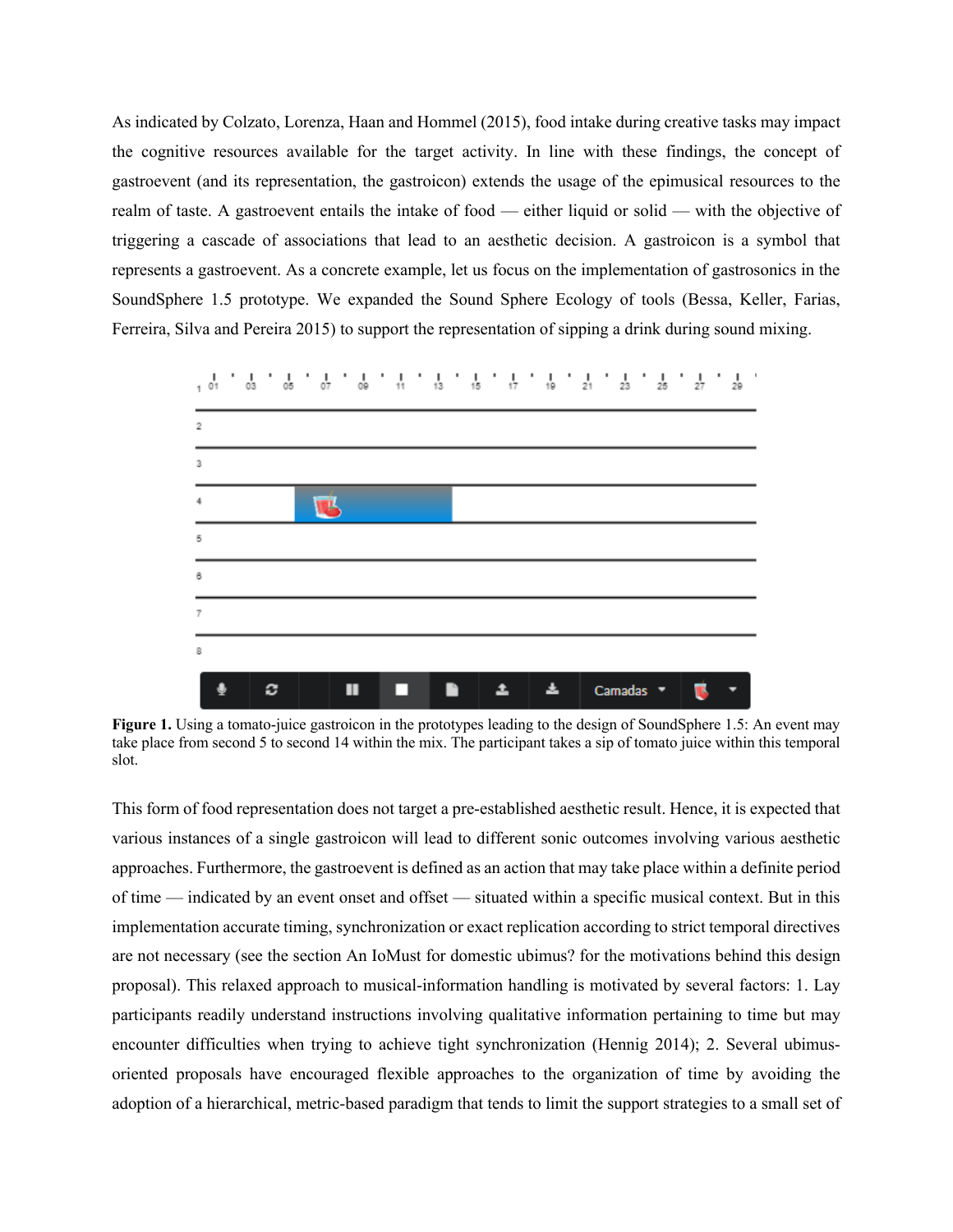musical genres (Messina and Aliel 2019; Stolfi et al. 2019); 3. While there is evidence that listening to various types of sounds may impact the sensation of flavour in specific ways, we focus on the influence of taste onto sound making. This justifies a parsimonious strategy regarding the manipulation of the taste parameters and the concomitant constraints on the sonic processes. We chose to restrict the experience to a small set of beverages. We carefully selected the sonic classes provided for the activity, including samples and sonic processes that have been linked to specific taste dimensions. We also instructed the subjects to attempt to relate their gustatory sensation to their aesthetic choices.

Having laid out a procedural path for domestic ubimus research, we now report two case studies involving the usage of domestic spaces in creative music making. The first study targets the impact of place on the creative processes. The objective is to identify creative factors that may play a role in everyday musical activities, highlighting the requirements and opportunities for everyday musical creativity (also termed little-c music — Keller et al. 2020; Keller and Lima 2016). The second study targets the challenges presented by the gastrosonics experiences in domestic settings.

# **8.Domestic ubimus study 1: Comparing the impact of transitional and domestic settings9**

The proposal encompasses five conditions: the type of environment (domestic or commercial); the subject's posture during the activities (sitting or standing); the type of creative activity (exploration, creation or imitation); the number of participants (solo or duo); and the type of sound sample (kitchen sounds or bathroom sounds). Our report highlights and discusses the results related to the type of environment and the subjects' gender.

This study uses the creative-action metaphor time tagging (Keller, Barreiro, Queiroz and Pimenta 2010) as a support strategy for musical activities in everyday settings. Time tagging in mixDroid<sup>10</sup> (Radanovitsck, Keller, Vargas, Pimenta and Queiroz 2011) involves the use of environmental sonic cues to scaffold the decision-making processes. Participants do their mixes by pressing buttons or stripes on the touchscreen (depending on the implementation) while using local acoustic cues for their aesthetic decisions.

<sup>&</sup>lt;sup>9</sup> This study was previously published in Portuguese (Keller et al. 2013). Nevertheless, it is not available for English speakers. It has not been addressed by the Anglo-Saxon publications. And its reproduction and replication is impossible in the near future. All these factors justify a thorough presentation and discussion.

<sup>&</sup>lt;sup>10</sup> Available for non-commercial purposes from the Amazon Center of Music Research. The tool runs on most Android-based devices.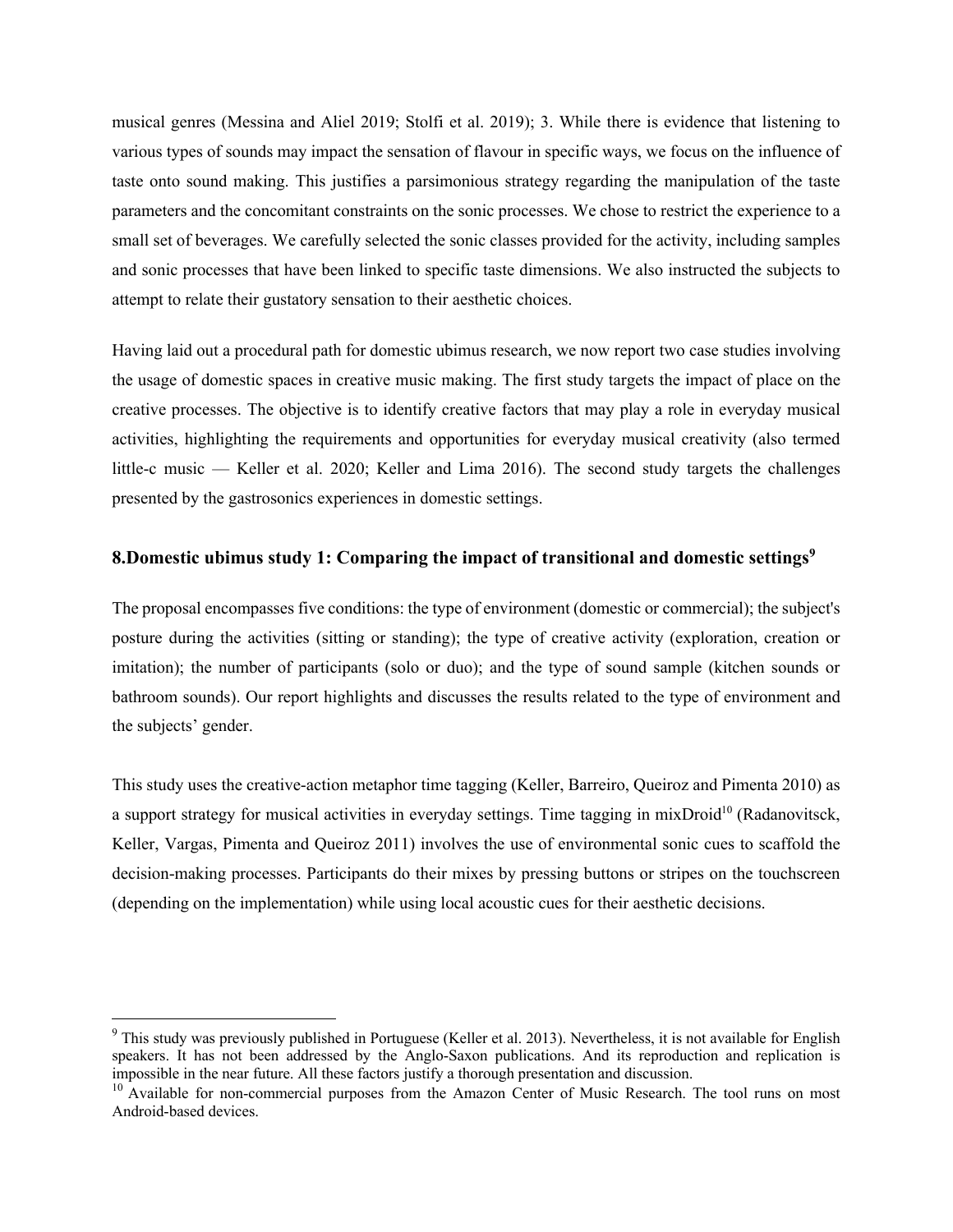# **8.1.Methods**

A total of 108 creative activities (here indicated as iterations) were carried out covering various combinations of experimental conditions; 54 iterations were made by subjects working in pairs and 54 were individual; 43 corresponded to men and 65 to women. Half of the iterations used bathroom sonic classes and the other half employed sounds produced in the kitchen; 61 mixes were made in domestic settings and the remaining 47 took place in commercial environments. Of the 47 iterations performed in commercial environments, the subjects stood up during 27 activities. During the remaining 20, the subjects were seated.

| Variable            | Condition       | <b>Number of iterations</b> |
|---------------------|-----------------|-----------------------------|
| Number of subjects  | single          | 54                          |
|                     | paired          | 54                          |
| Gender              | men             | 43                          |
|                     | women           | 65                          |
| Type of environment | domestic        | 61                          |
|                     | commercial      | 47                          |
| Audio samples       | bathroom sounds | 54                          |
|                     | kitchen sounds  | 54                          |
| Body posture        | standing        | 27                          |
|                     | sitting         | 20                          |

**Table 1.** Experimental conditions and activities.

Experimental settings: domestic vs. transitional. The first part of the experiment took place in a domestic setting. At home, the subjects chose the most comfortable space for creative activities. To avoid affecting the ecological validity of the proposal, no intentional modifications were made to the existing everyday conditions — intrusive noises and other distractions were maintained. The house is located in Rio Branco, Acre (Conjunto Esperança, close to Ceará Avenue) (figure 3a). It is 7 meters by 11 meters, with four rooms. Part of the activities were carried out at the collection sites of the sounds used in the mixes — the kitchen and the bathroom. The other iterations took place in the bedroom.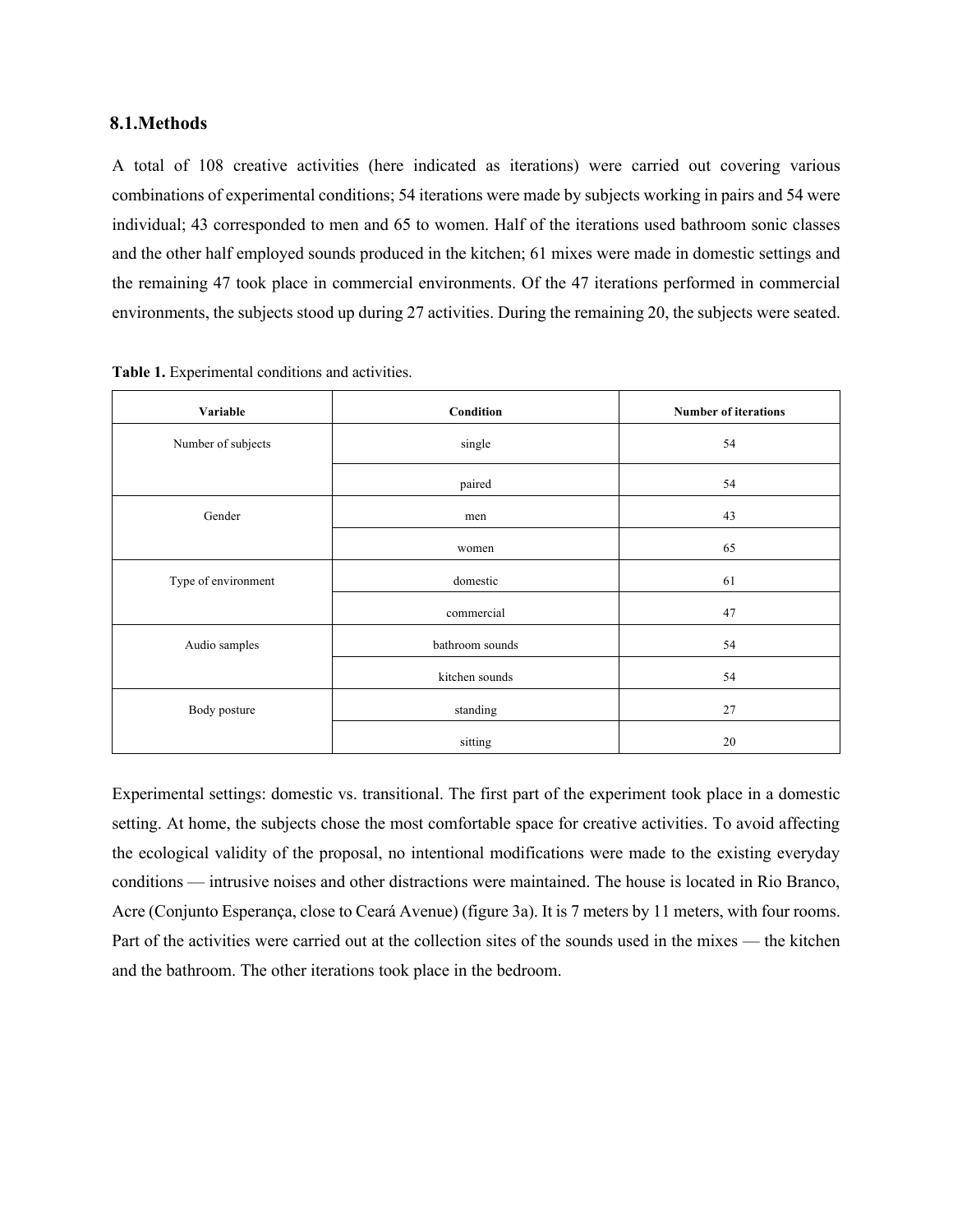

**Figure 2.** A subject performing creative activities with the time tagging metaphor implemented in mixDroid, in a domestic environment (home).

A second session was held at the Via Verde Shopping Mall, located in Rio Branco, Acre — in pre-pandemic times, a high-circulation and usually crowded retail space. We use the words mall, store and shopping center interchangeably to refer to this space (figure 3b). The sessions were held at a passage area with seats, at the center of the mall, During the sessions, we identified sound classes that were also present at the domestic soundscape, such as: a refrigerator motor, a blender, opening and closing of drawers, sizzling of frying pans and the sounds of brooms brushing the floors.



Body posture: sitting vs. standing. The subjects most of the time adopted two body postures while performing the activities, either sitting or standing. While sitting and standing, all subjects held the device with both hands.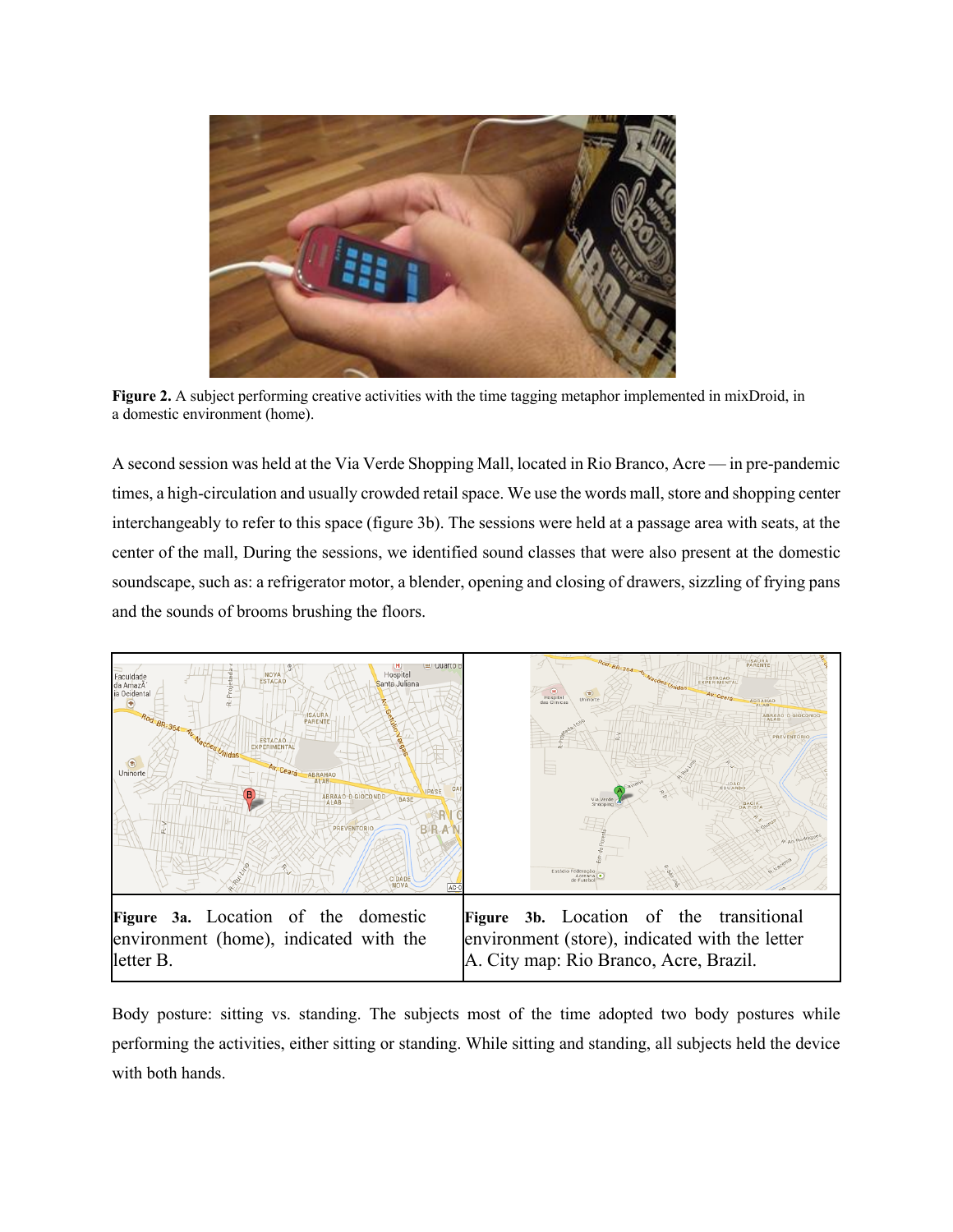Creative activities: exploration, creation and imitation. The sessions included three types of activities. After a brief demonstration by the researchers, each participant was invited to use the mixDroid tool without setting a specific purpose for the activity (the exploration phase). Immediately afterwards, the subjects made a mix in 30 seconds, using up to nine sound samples (the creation phase). The third activity consisted of reproducing a model of a previously done mix, provided by the experimenters (the imitation phase).

Number of participants per activity: individual and in pairs. During the imitation phase, when performing an individual activity, the subject repeated an existing mix model. During the activity in pairs, they had to replicate the mix performed by their partner. Both the creation and the exploration phases were performed simultaneously by the two subjects. Some spaces did not support activities in pairs due to the lack of physical space (e.g., the bathroom in the domestic-settings condition).

Creativity assessments. CSI-NAP version 0.3 was used to assess the level of creativity support during the activities (Keller et al. 2011). The items include a text field for free comments and suggestions by the subjects (table 4). The assessment was aimed at determining the type of support needed to carry out the creative activities. In this version of the CSI-NAP, the measurement scale ranges from -2 to +2 (table 2), with the corresponding semantic descriptors (table 3). For deployment purposes, the questions were printed out. The questionnaire was presented to each subject immediately after completing each activity.

Table 2. CSI-NAP v. 0.3: assessment of creativity support.

| construct (factor)                      | evaluation (in the form)             | scale             |
|-----------------------------------------|--------------------------------------|-------------------|
| relevance                               | the result was good                  |                   |
| originality                             | the result was original              |                   |
| cognitive effort (the opposite of ease) | the result was easy                  |                   |
| engagement                              | I was focused during in the activity | from $-2$ to $+2$ |
| fun                                     | the activity was fun                 |                   |
| collaboration                           | It was easy to collaborate           |                   |

**Table 3.** CSI-NAP v. 0.3: Likert scale and semantic descriptors.

| Value                 | <b>Semantic Equivalent</b> |
|-----------------------|----------------------------|
| $-2$                  | <b>Strongly Disagree</b>   |
| $\overline{1}$<br>- 1 | Partially Disagree         |
|                       | Do not know                |
|                       | Partially Agree            |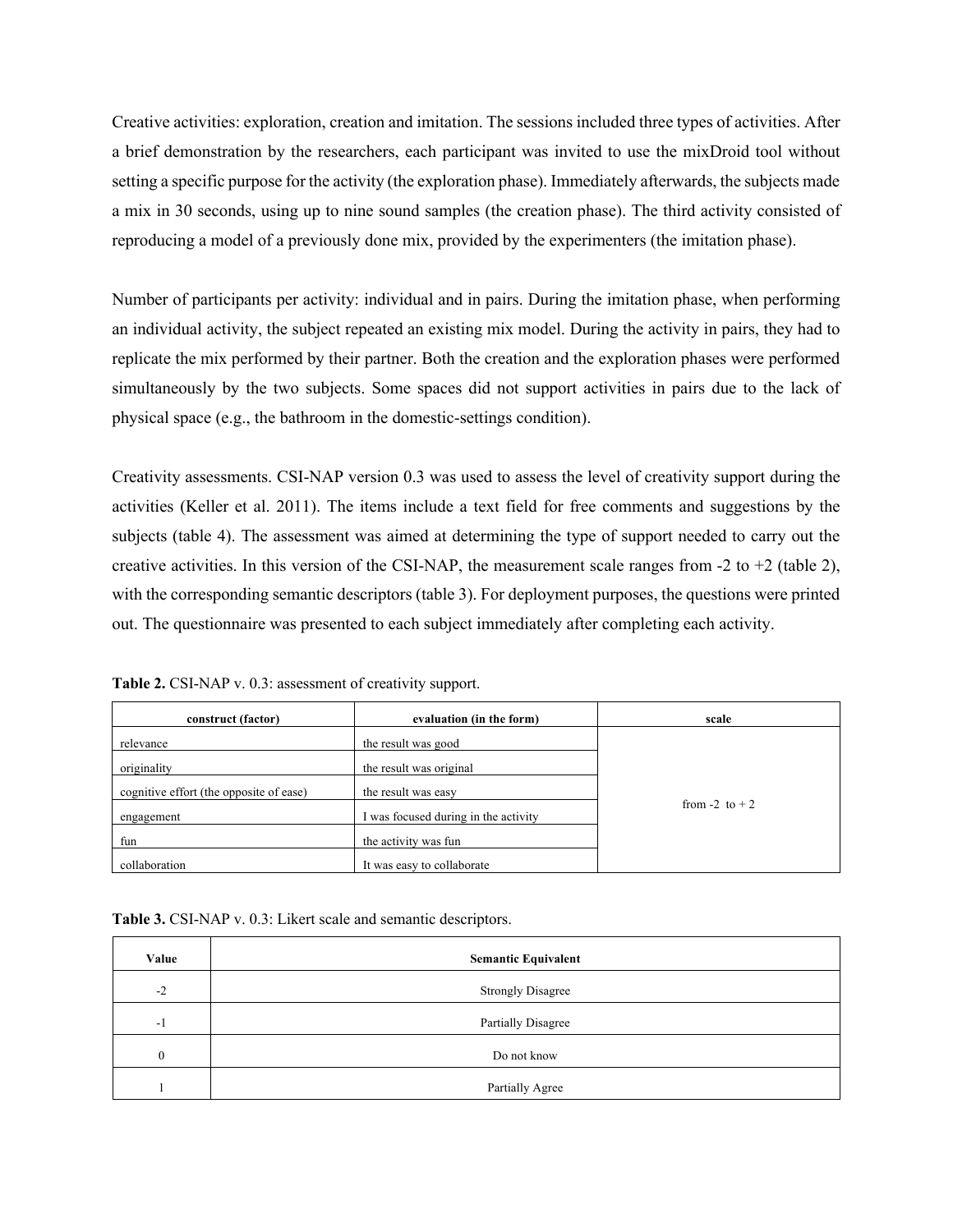### **8.2.Results**

The data highlighted specific tendencies of several combinations of variables. The six factors to assess creativity support were: relevance and originality (of the product), ease, engagement, fun and collaboration (of the activity). Ease is the reverse of cognitive effort, so high values correspond to little effort and low values indicate that the activity requires a significant cognitive effort. We present the results in abbreviated form (Average  $\pm$  Standard Deviation), encompassing the total iterations performed for each activity.



**Figure 4.** Results with the time tagging metaphor using domestic sounds (for 108 interactions). Bars indicate average and lines represent the standard deviation for each creativity factor.

The general results show positive assessments on all factors, both for the product and for the activity. In particular, engagement, enjoyment and collaboration got fairly high scores with some variability among subjects  $(1.51 \pm 0.81; 1.50 \pm 0.91; 1.62 \pm 0.69)$ . The activity was assessed as being easy but this result was not uniform for all participants ( $1.26 \pm 0.99$ ). The relevance of the product yielded slightly positive scores  $(1.01 \pm 0.91)$ . When considering all the experimental conditions, it is not possible to determine whether the products were original or not  $(0.64 \pm 1.21)$ . Therefore, it is necessary to analyze the conditions separately to draw conclusions about the creative products.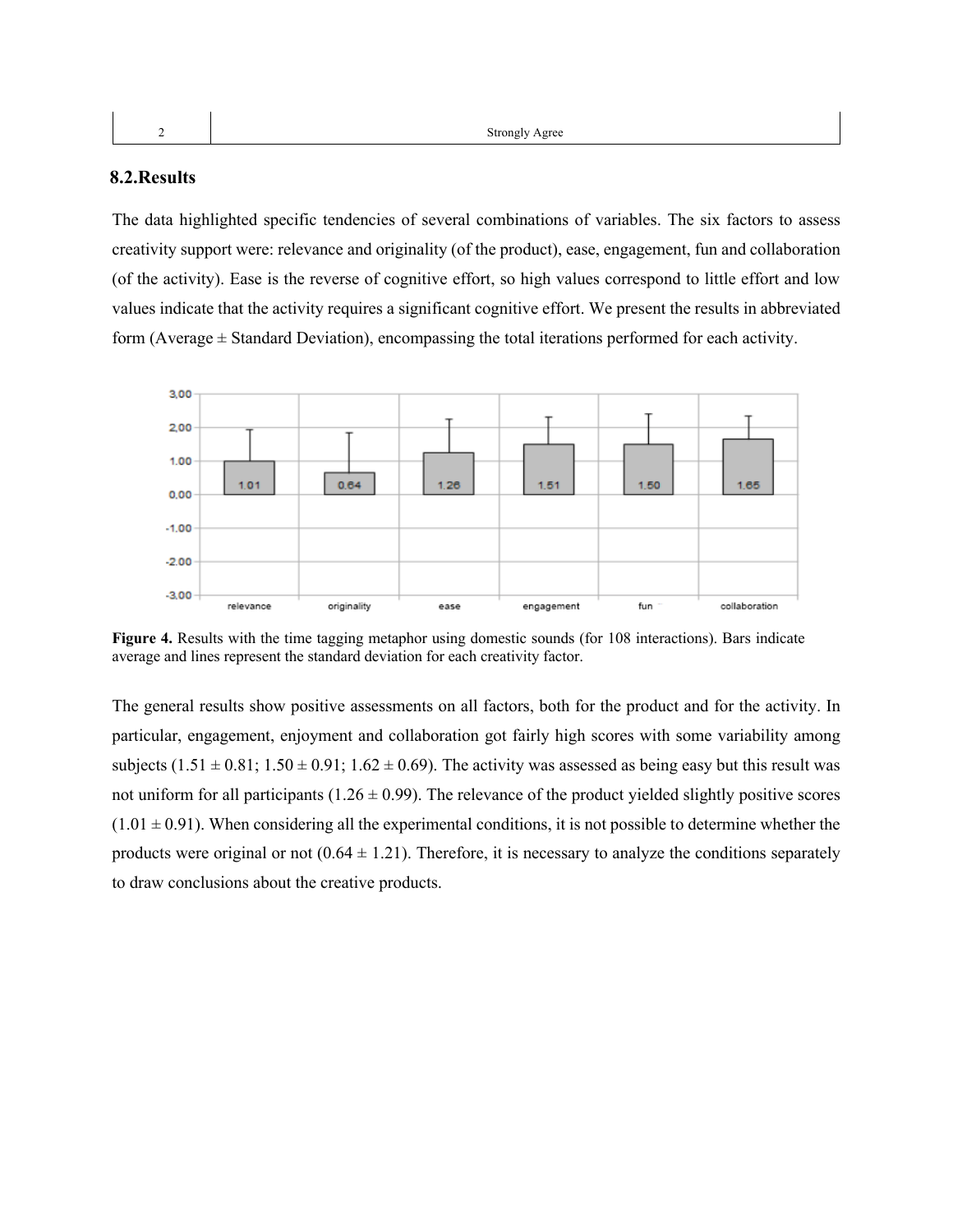



**Figure 5.** Results: men (gray) and women (white). Bars represent average and lines indicate the standard deviation.

Given that both sexes participated in equal numbers, we can make tentative comments on the impact of gender on the assessment of support to creativity (keeping in mind the limitations of the subjects' profile). All comparisons correspond to the male vs. female groups. The biggest differences were on engagement, collaboration and relevance. Men scored higher than women in the items collaboration (1.88 vs. 1.51) and engagement (1.70 vs. 1.40). In contrast, women gave higher assessments to the relevance of their creative products (0.79 vs. 1.16). Differences between male and female assessments of ease (1.42 vs. 1.16) and enjoyment (1.42 vs. 1.57) were smaller, and the originality of the products presented no detectable differences (0.63 vs. 0.66).



**Figure 6.** Results: transitional environment (white) and domestic environment (gray). Bars represent average and lines represent the standard deviation.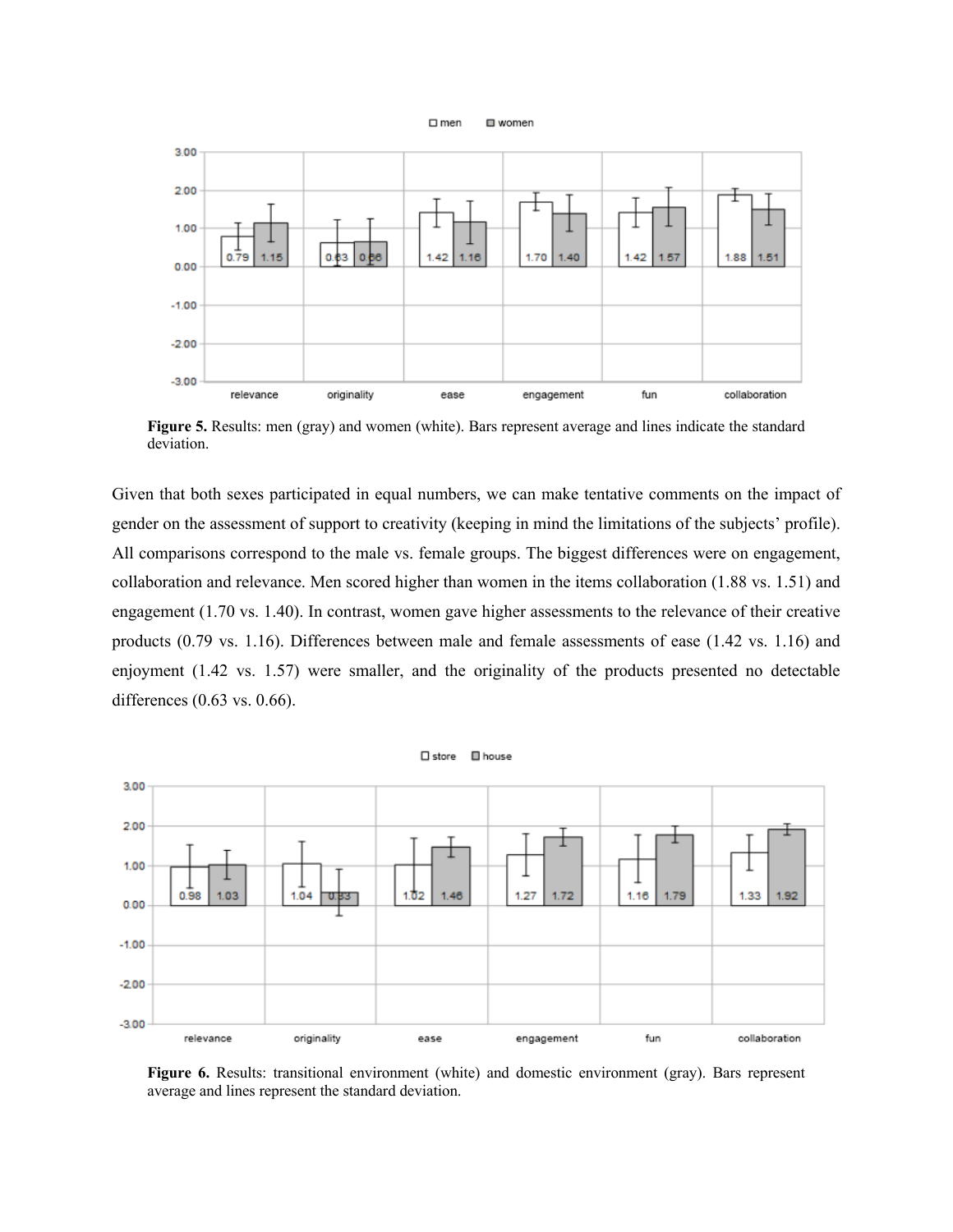The specific impacts of the retail store and of the domestic settings on the creative activities point to very different profiles. All factors related to the activities performed at home yielded higher scores. Ease, engagement, fun and collaboration were best assessed at home, with small differences among the subjects (standard deviation: 0.25; 0.23; 0.21 and 0.14). The differences between the average of the store condition and the home condition were 0.44; 0.35; 0.63; and 0.59. Here we underscore the fact that the transitional setting was the only context where the subjects gave high scores to originality. The average of the originality scores was higher for the products made in the transitional location (1.04  $\pm$  0.57), when compared to the mean and standard deviation of the creative products made at home  $(0.33 \pm 0.58)$ . The relevance factor was almost the same for both conditions.

#### **8.3.Discussion of results**

This study was motivated by the following inquiries: (a) Do the settings impact the assessment of the creativity support? (b) If so, is there any possibility to qualify this impact? (c) When designing support for ubimus systems, what aspects are linked to the environmental factors? Two hypotheses emerge from these issues. The first is backed by environmental psychology: Untidy environments foster creativity (Vohs, Redden and Rahinel 2013). If these findings are extended to the musical realm, an unpredictable soundscape is expected to have a positive impact on the creative activities. An alternative explanation may be grounded on ubimus experimental work (Keller 2018; Pinheiro da Silva, Keller, Ferreira, Pimenta, and Lazzarini 2013). By employing the anchoring mechanisms to aid the creative decision-making process (Keller, Barreiro, Queiroz and Pimenta 2010), sonic resources consistent with the acoustic cues provided by the settings tend to help decision making (see the section Domestic spaces and ubimus practice).

We defined five variables, each featuring two conditions: the number of subjects per activity, the subject gender, the local characteristics of the soundscape, the class of sonic resources and the body posture. Among these five variables the gender and the local characteristics presented significant differences between the tested conditions, which may be relevant for the design of future ubimus systems. Summing up, unpredictable sound environments foster originality but have a negative impact on the creative performance — reducing the level of engagement, fun and the possibilities for collaboration, while increasing the cognitive demands of the creative activity.

The results related to the gender of the subjects were intriguing. According to the economic perspectives on creativity (Rubenson and Runco 1992; Rubenson and Runco 1995) a greater investment of resources increases the chances to reach creative results. Therefore, greater engagement in the activity should correlate with a positive assessment of the relevance of the product. That was not the case. The scores of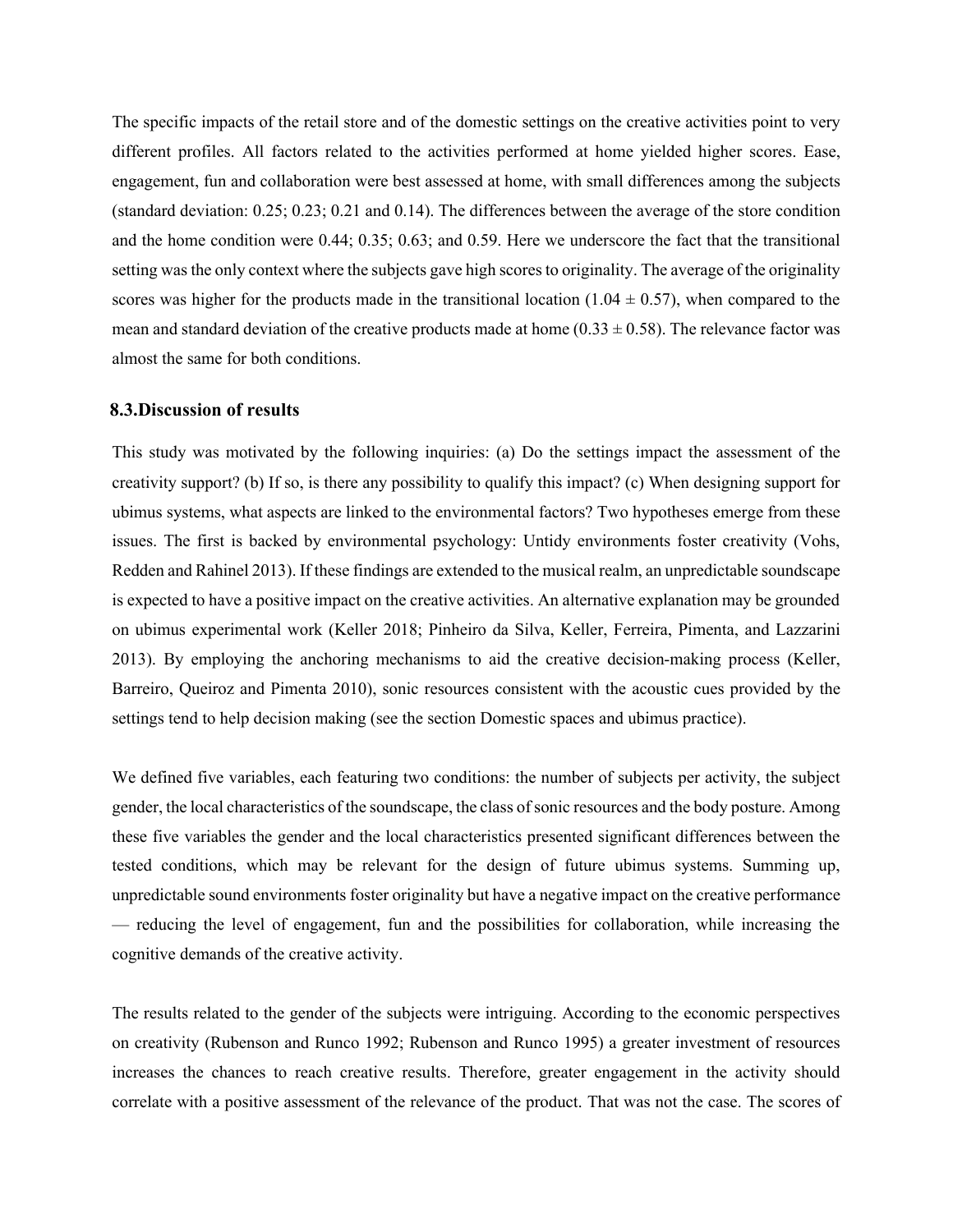the male participants indicate that the activity encouraged their engagement and furnished opportunities for collaboration. They also indicate less effort when compared to the scores of the females. Nevertheless, the product relevance was higher for the female subjects. Other studies suggest that the profile of the subjects could be influencing the type of the creative product assessments (Pinheiro da Silva et al. 2013). Larger studies are needed to determine whether the level of musical training impacts the assessments of the relevance of the creative product. Particularly when the activities employ transitional settings, an aspect that may be influencing the results is the gender of the experimenter. It is possible that four of the variables considered are somehow related: The gender of the experimenter, the gender of the subjects, the level of engagement and the relevance of the products.

The results indicate the following. The use of cognitive clues from the environment has an impact on two aspects of the technological support for creativity: (1) Domestic environments aid the creative performance, reducing the cognitive effort and promoting engagement, fun and collaboration; (2) According to the subjects, public and open environments reinforce the originality of the creative products but have no impact on their relevance.

The practical implications from these findings are manifold. Cluttered or unpredictable environments can be adopted to foster originality. Nevertheless, when the objective is to assist and to expand the participation of lay people in creative activities, familiar or predictable environments may help their creative performance. By linking complex cognitive cues to activities that require original results and familiar cognitive cues to activities that require high levels of cognitive effort, the design of ubiquitous musical systems may satisfy the demands of novices and musicians interested in increasing their artistic creative potential.

Complementing the results obtained by comparing the domestic and transitional settings, we now turn to strategies applicable to asynchronous creative activities tailored for domestic contexts. Despite the differences in target, the following study presents interesting parallels with the time-tagging study. It uses resources readily available for most participants, even if they do not have musical training. It engages subjects in collaborative endeavours. And it handles music making as an activity that does not demand domain-specific expertise.

# **9.Domestic ubimus study 2: Deploying gastrosonics**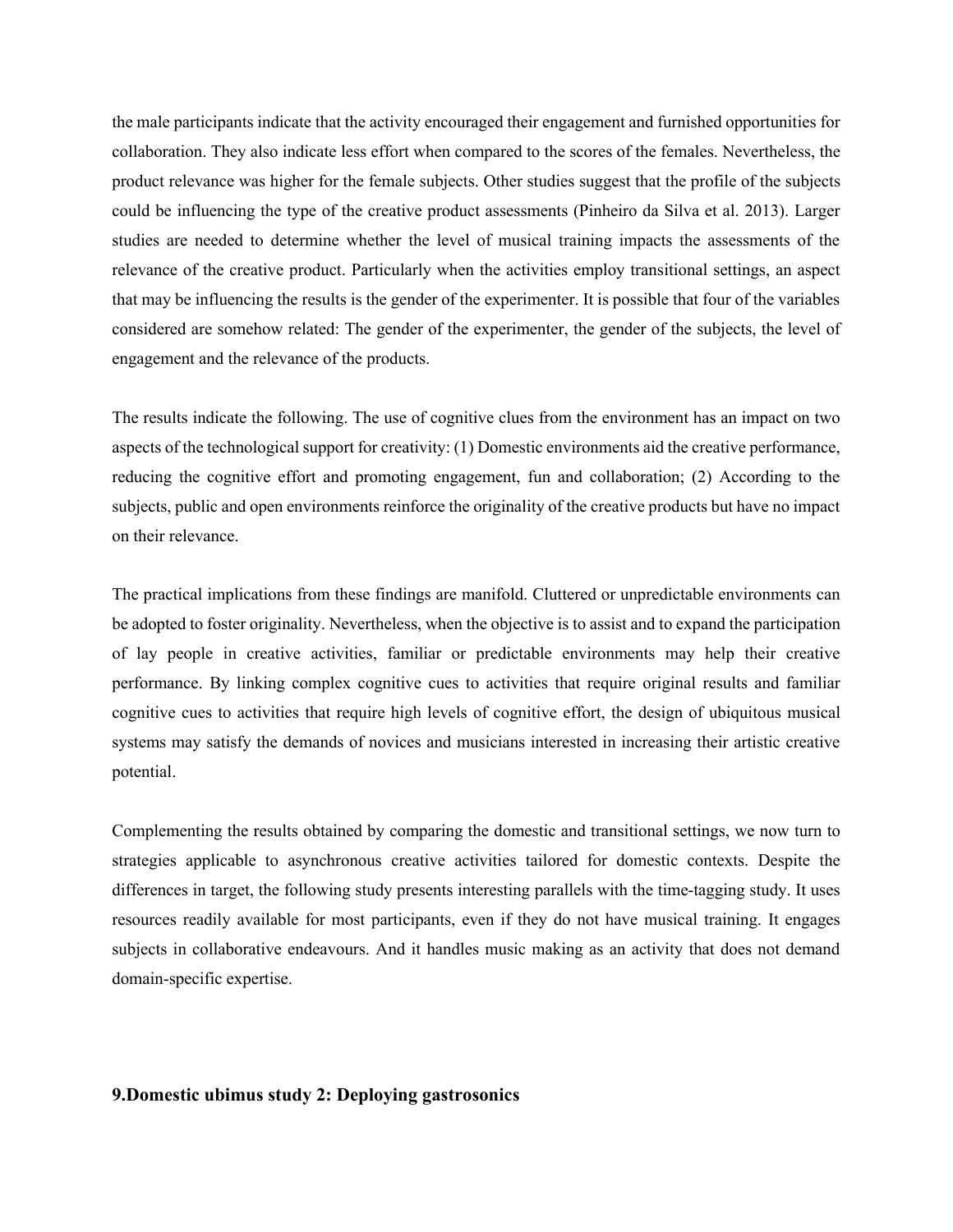Our proposal for this study entails using drinks for creative purposes. We asked the participants to produce sound mixtures congruent with the flavor of six different drinks (coffee, apple juice, orange juice, lemon juice, tomato juice and water)<sup>11</sup>, using sonic materials provided by us, most of which were designed on the basis of crossmodal taste-sound correspondences (60 %), while the rest was not specifically aimed to evoke taste associations (40%) and featured everyday events as a common characteristic.

This section provides a description of the procedures plus a preliminary analysis of the results. Our datagathering protocol targets not only the assessment of the experience but also provides information on the creative processes. The methodological complexities of the multimodal procedures were compounded by the difficulties in securing resources during the pandemic. With these caveats in mind, we decided to relax part of the requirements of the activities.<sup>12</sup> Let us state these issues at the outset.

Limitations. The number of participants was small. A reliable internet connection, reasonable headphones and access to the ingredients for the drinks were prerequisites. These requirements sharply narrowed the pool of potential participants. Other than a superficial familiarity with technology and a reasonable grasp of either Portuguese or Spanish, no screening was applied.

### **9.1.Tools**

The Sound Sphere Ecology (SFS) is a set of web-based tools, loosely organized around audio mixing and processing tasks (Bessa et al. 2015). The series 1.4 of SoundSphere prototypes features a selection panel and a mixing panel. Stereo, PCM audio files are imported at the start of the session and are displayed in alphanumeric order, each item featuring a distinctive colour. After clicking on the icon, the user can insert several instances of the selected audio simply by touching (clicking on) the mixing panel. Each action creates an event, its width being proportional to its duration. For prototype-testing purposes tracks are limited to 80, and the total duration of the mix cannot exceed an hour.<sup>13</sup>

The sound sphere metaphor gives priority to the information based on the user actions. Consequently, the interface elements furnish a picture of the current choices which the participants can use as hints for collective decision-making. These include the sonic content – identified by the colour of the events (user-

 $<sup>11</sup>$  The intention was to use tomato juice to include the umami flavour. But several subjects had difficulty in obtaining</sup> the beverage, so we ended using five drinks in total.

 $12$  Had the study taken place in laboratory settings, more stringent conditions would have been enforced. But this would imply a reduction of ecological validity rendering the results less relevant for future ubimus deployments.

<sup>&</sup>lt;sup>13</sup> These limitations are not hardwired and will be available for user configuration in future prototypes.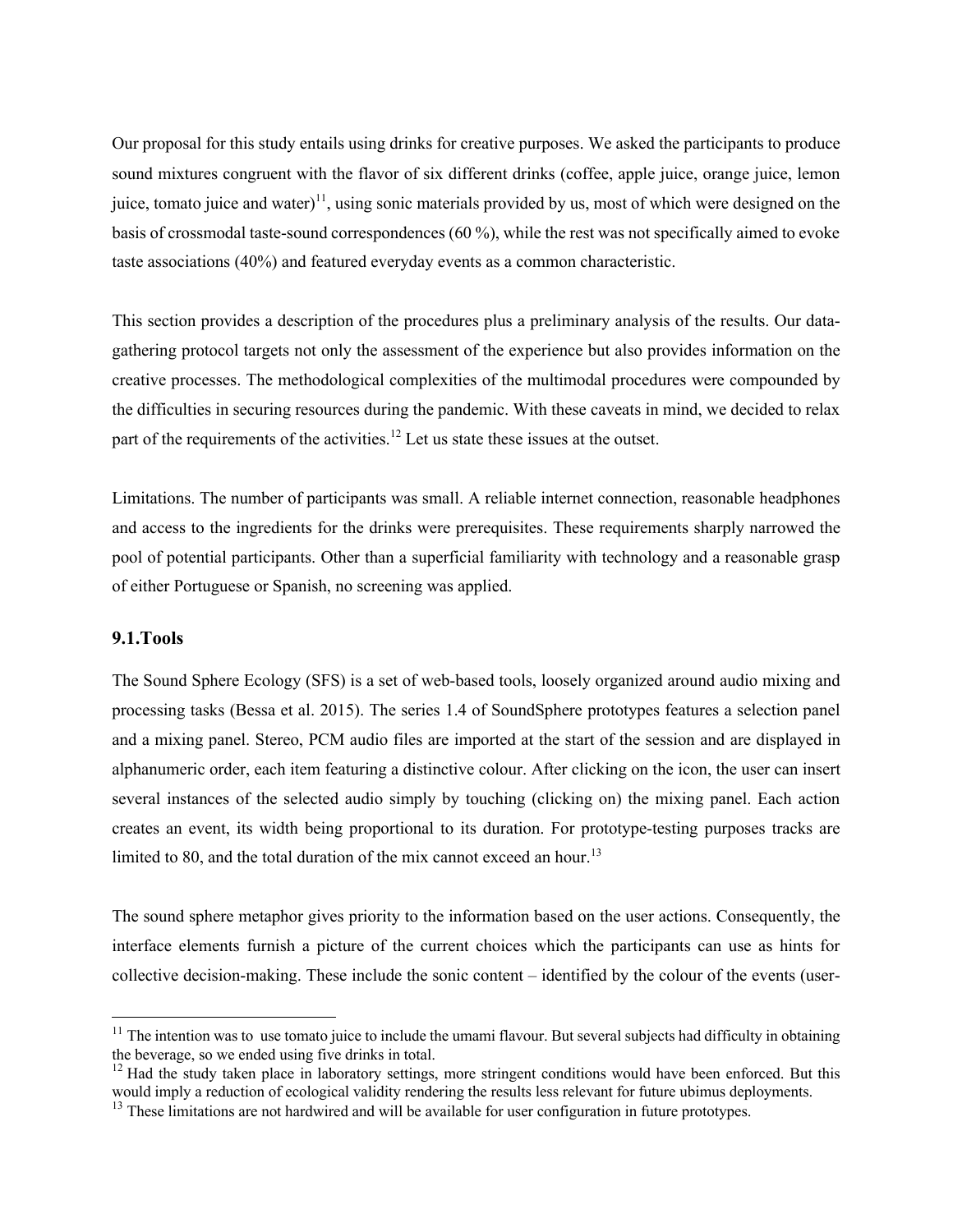driven or automatically assigned based on the sources' alphanumeric order); the event's onset timing and duration (corresponding to the event position on the mixing panel's horizontal axis and to its length, respectively); the type of audio processing (identified by a label and represented by a grey gradient); and the timbre-operator in use (indicated by an airport-style abbreviation of previously user-assigned descriptors) (see Bessa et al. 2020 for a detailed description of features and usage). A new SoundSphere prototype (version 1.5) was implemented to support information sharing targeting the create-while-drinking procedures.

### **9.2.Materials**

We provided the participants the sonic materials as stereo, uncompressed PCM files (wave format) coded with 3 digits. They received a total of 110 files with durations of 5, 10, 15 and 30 seconds. The sounds were generated on the basis of crossmodal correspondences between basic tastes and sonic parameters.

We selected two kinds of materials: a) "Tasty" sounds with parameters associated with the basic tastes (60) % of the sounds). 18 of these files were validated as corresponding to the basic tastes sour, sweet and bitter in a pre-test online, where more than 70% of the participants  $(N=19)$  associated the "correct" taste to the sounds. The rest of the files were rendered through granular synthesis as small variations of the validated ones. b) "Neutral" sounds not specifically designed to be associated with tastes (40 % of the sounds). These were either synthetic sounds or recordings of everyday events.

Five drinks (200 ml each) were prepared at home by the participants. To obtain a uniform temperature, all drinks were refrigerated for at least 3 hours before the start of each session. They were served in transparent glasses. The beverages were selected to induce four the five basic tastes: coffee without sugar — bitter (1 spoonful of Nescafé in 200 ml water); lemon juice — sour (20 ml of Minerva or Del Valle lemon juice in 180 ml water); apple juice — sweet (Del Valle); orange juice - sweet and sour (Del Valle or Campo Largo); mineral water without sodium — mostly insipid.

# **9.3.Participants profile**

One group of participants completed the experiment. Both were male, 25 and 30 years old, with some musical experience (3 and 4 years respectively), and no reported auditory, gustatory or olfactory disorders. Both subjects were musicians, long-time users of technology and had ample experience with multimedia tools. Hence neither of them were the typical target of SoundSphere deployments.

### **9.4.Procedure**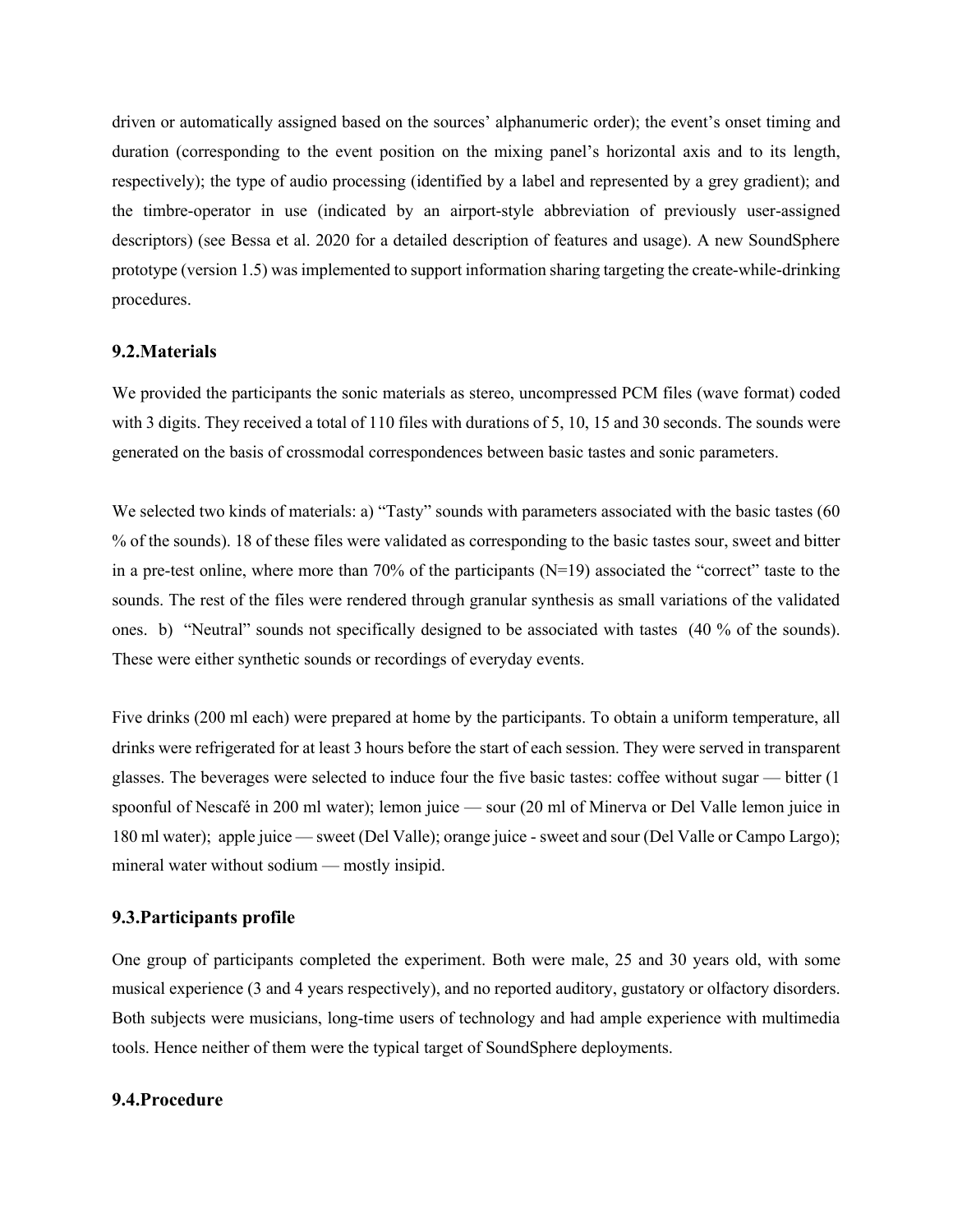The participants were sent a protocol via e-mail. They had to fill personal data, including questions about audition, gustation or olfaction disorders, either transitory or permanent. They were instructed to work in pairs, using headphones in a room with low noise level. All subjects used desktop or portable systems equipped with a mouse, a QWERTY keyboard and an operational system that supported Google Chrome.

A session order was given in the protocol, each session devoted to one specific drink. The order of the drinks was randomized, but remained the same for both participants within a single group. They were instructed to produce sonic mixtures congruent with the flavor of the drink. Drinking was to be done in sips. For each sip they selected a sound sample and placed the corresponding gastroicon on the graphic representation of the event (see figure 1). At the first session, one participant made a sonic mix while using the first drink on the list. He then sent the file produced by SoundSphere to the other participant. The second participant worked on the file (either adding or suppressing sounds) while drinking the same beverage. Subsequently, he sent back the file to the first participant, who worked on the same mix while drinking the second beverage. The process went on until both participants finished the sequence of beverages.<sup>14</sup>

After concluding each session, the participants filled a questionnaire about the taste of the drink. The reporting followed a 5-point Likert scale, anchored at not at all  $(-2)$  and very much  $(+2)$ , with 0 corresponding to do not know. The dimensions included: bitterness, sweetness, sourness, saltiness, umami taste, pleasantness, intensity, arousal, complexity and familiarity.

# **9.5.Preliminary results and discussion**

At present, we have limited results from the single group that completed the experiment. Overall, the evaluation of the activity was positive with a particular emphasis on the attractiveness of collaborating on a shared musical project. Given their profile of musical training and advanced expertise in multimedia tools, it is not surprising that several comments on tool usage were not very positive. Some issues may be easily solved with better demonstration materials on the mixing methods. For instance, a subject complained that "moving sounds" was difficult. SoundSphere does not enforce the traditional DAW<sup>15</sup> mechanism of drag and drop. With straightforward and very fast sequences of two clicks, events can be inserted and removed from the mixing panel. For casual users doing one-minute activities, this process has proven to be much more intuitive and fast to execute than dragging events across the screen (Bessa et al. 2015). So likely, the

 $14$  The protocol indicated that if a participant missed a specific drink, that part of the procedure was skipped without affecting the rest of the process.

<sup>&</sup>lt;sup>15</sup> Digital Audio Workstation.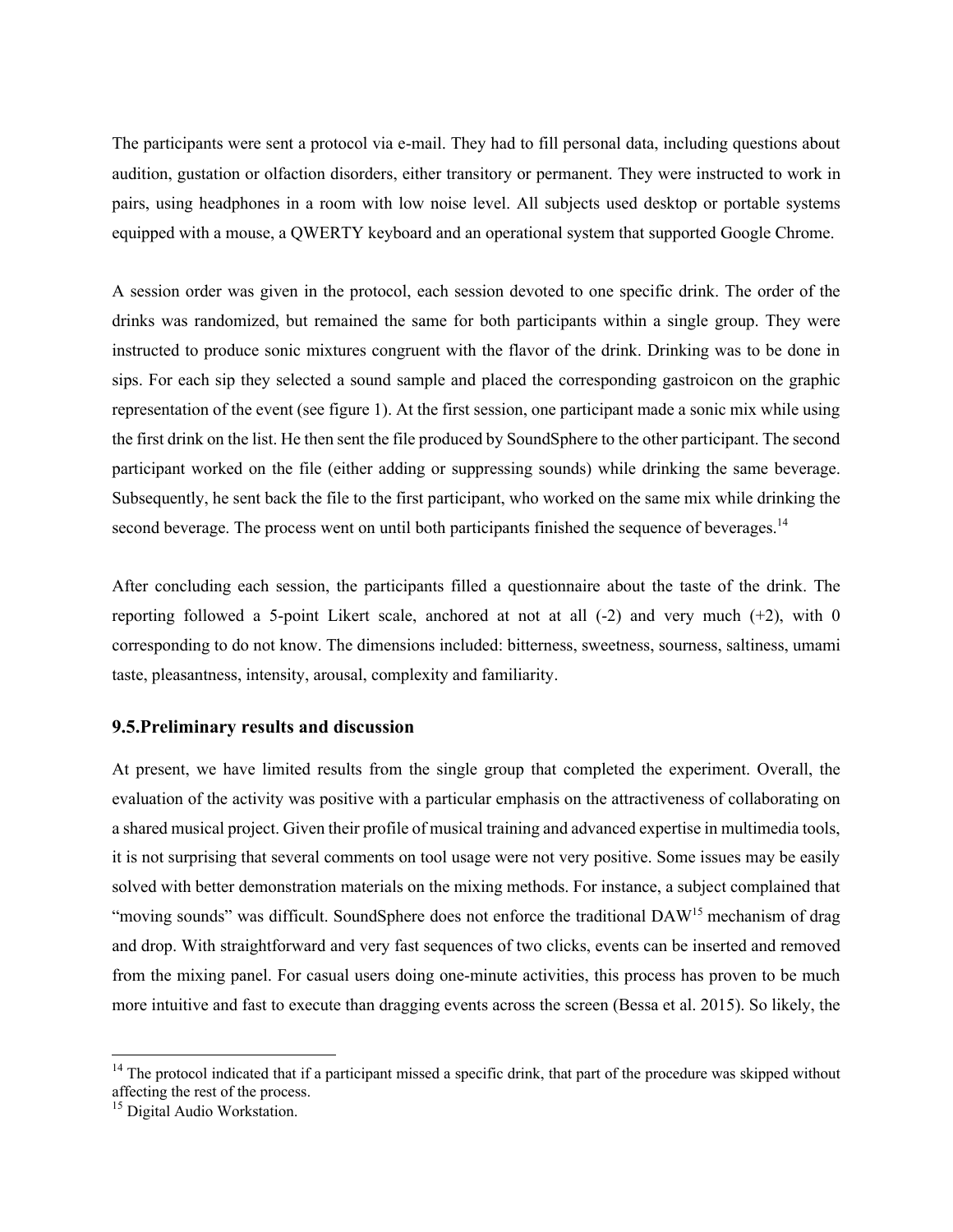adjective "slow" expressed by one of the subjects does not hold for time-pressing creative activities by casual users.

Our hypothesis regarding the sound-taste associations states that for a given drink, mostly the sound materials that match the taste of the drink will tend to be selected. Because the collaboration procedure entailed keeping the previous files while producing the mixes, we looked at the ratio between "tasty" and "neutral" sounds that were added by both participants at the sessions they dedicated to a single drink (only in the case of the first drink, coffee, we counted all the files). Figure 8 provides a summary of the results.

Looking just at "tasty" sounds,<sup>16</sup> for coffee (a bitter drink) there was a strong tendency to use the bitter files. For orange juice (an acid and sweet drink), mostly the sweet and sour files were added. For apple juice (a sweet drink), mainly sweet audio files were inserted, while for water (coming after the apple drink for this group) new bitter sounds are incorporated to the mix, in an equal proportion to the neutral sounds. Finally for the lemon juice, the sour audio files were the main addition.



**Figure 7.** Percentages of audio files added to the sonic mix by both participants for each of the five drinks. **BI:** bitter files. **SW:** sweet files. **SO:** sour files. **N:** neutral files.

<sup>&</sup>lt;sup>16</sup> We freely attach the taste adjectives to the sounds. It is understood that sounds are not bitter or sweet.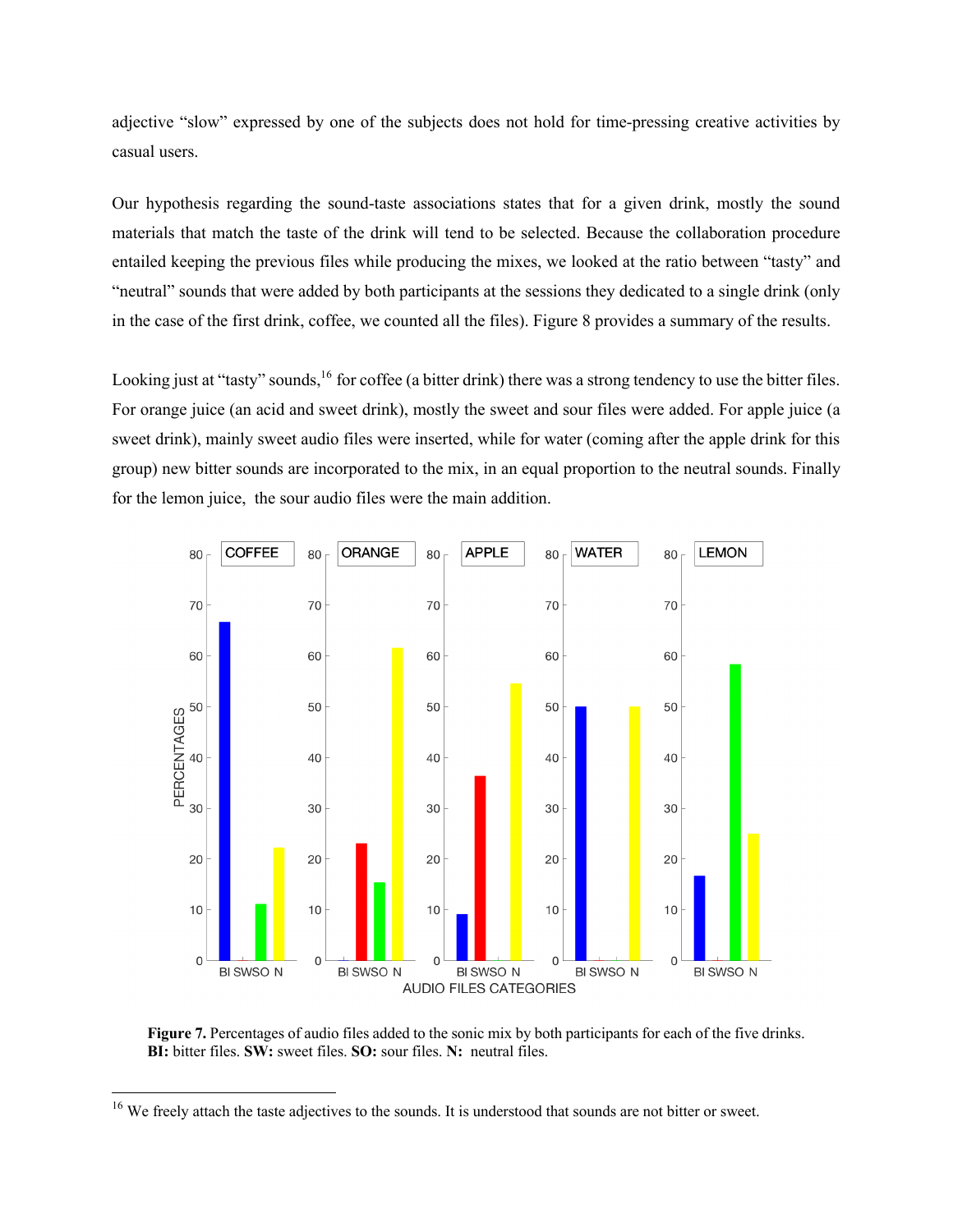These preliminary results are consistent with the hypothesis that crossmodal taste-sound correspondences may serve as a basis for sonic selections associated with a drink. The results for water are less clear. Looking at the total amount of files for water (not shown here), mostly bitter and neutral sounds were used, together with a small number of sweet and sour sounds. Note that all drinks were ingested cold. Cold water may evoke primarily sour or salty taste (Cruz and Green 2000), but note that here we used only sodiumfree water. As could be expected water was not linked to any specific taste by the participants. So the fact that the insipid water was not aligned with any particular class of flavoured sound provides further support for the hypothesis.

### **10.Implications for domestic ubimus deployments**

This paper proposes a new field of research within the context of the initiatives fostered by ubiquitous music practices. The focus is music making done in domestic settings. But the issues involved may reach beyond just doing music at home. We documented two cases of deployments targeting home and transitional settings, doing synchronous and asynchronous musical activities, in place and remotely. The two examples were not meant to be exhaustive or definitive regarding the possibilities for development of domestic ubimus practices. On the contrary, they targeted the exploration of part of the new challenges presented by this field. Three issues were highlighted by the conceptual discussion that provided grounding for the empirical proposals: The potentially pervasive deployment of technologies in everyday settings and particularly at home entails ethic and social impacts that need to be understood before embarking on a massive quest for sound making at any cost; epimusical resources readily available in domestic contexts may furnish a rich palette to support creative music making, especially if socializing activities such eating or drinking together are considered; music making at home may be approached as an ecology of material resources and symbolic meanings that are grounded on dynamic relational properties that shape and are shaped by social identities. The latter aspect sheds new light on the vision proposed by Amstrong (1995) and sets new challenges for the recent proposal of a second-wave perspective on ubimus.

Such challenges are enmeshed with the political implications of space, control and material — a preoccupation that has been key to the ubimus agenda since its emergence (cf. Keller et al. 2010; Keller et al. 2014) but that for the second wave of ubimus initiatives (cf. Keller, Messina and Oliveira 2020) posits serious challenges. interrogatives on progressively fragmented (and progressively unrealistic) notions such as physical presence and synchronous creative interaction. Needless to say, domestic ubimus becomes all the more urgent as a theoretical and programmatic rubric in times of COVID-19, whereby a global need for physical distancing has finally (and perhaps permanently) dislocated the threshold between our public and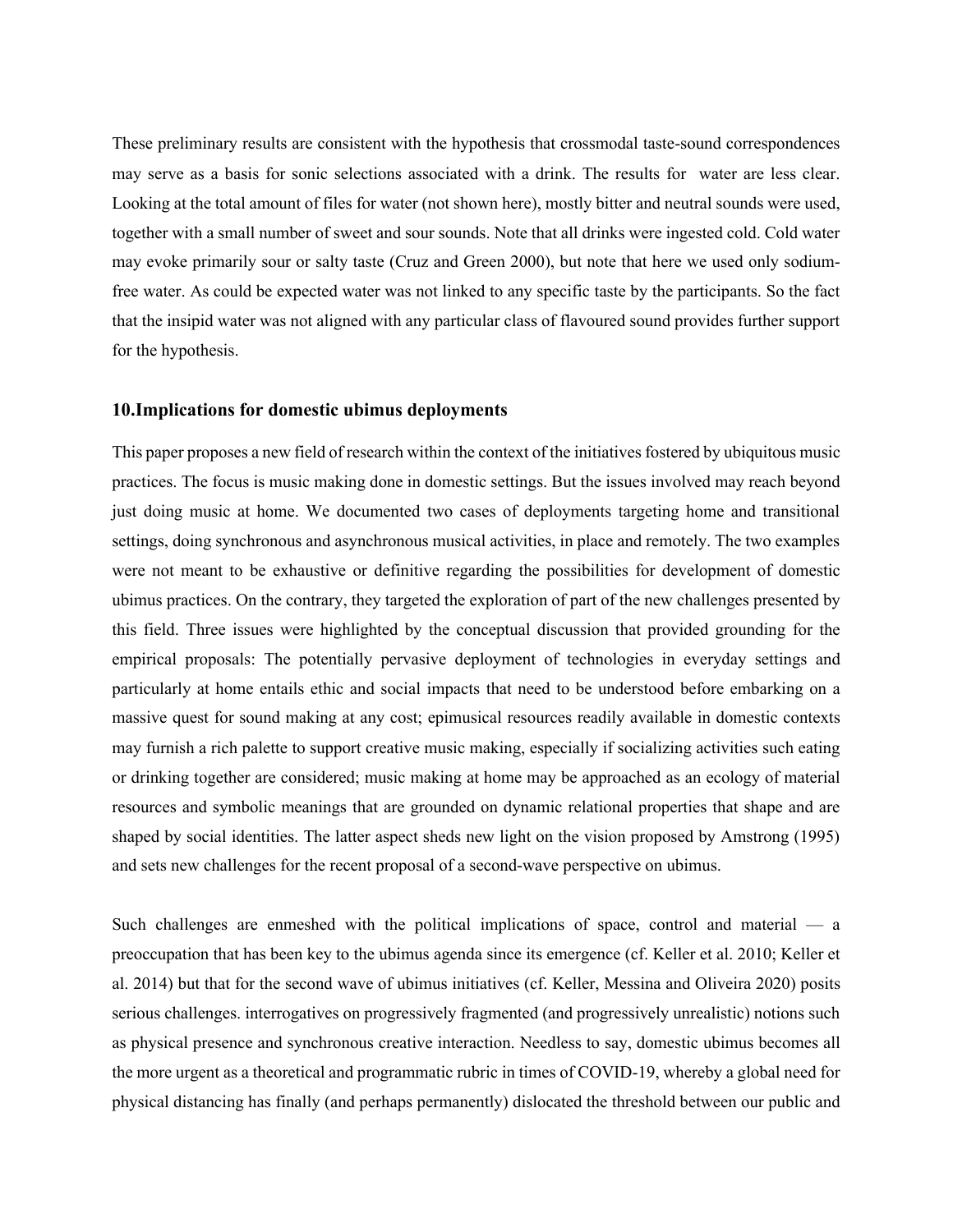private existences, universally transforming home settings in works designated for work, creative interaction and scientific/experimental activities.

#### **11.References**

Armstrong, Nicola. (1995). 'Eating and Earning Your Crust Under the Same Roof': Teleworking and the Politics of Domestic Space. New Zealand Geographer, 51(1), 4-5.

Barbosa, Simone and Bruno Silva. (2010). Interação humano-computador. Elsevier Brasil.

Barthes, Roland. (1968). Elements of semiology. London: Macmillan.

Barthes, Roland. (1982). Empire of Signs. New York: Hill and Wang, 1982.

Basanta, Adam. "Syntax as sign: The use of ecological models within a semiotic approach to electroacoustic composition." Organised Sound 15.2 (2010): 125-132.

Bertelli, Enrico and Radoslaw Rudnicki (2009) Kitchenware. Rymer Auditorium: York.

Bertran, Ferran Altarriba, Samvid Jhaveri, Rosa Lutz, Katherine Isbister and Danielle Wilde (2019). Making sense of human-food interaction. In Proceedings of the 2019 CHI Conference on Human Factors in Computing Systems (pp. 1-13).

Bessa, William, Damián Keller, Flávio Miranda de Farias, Edmilson Ferreira, Floriano Pinheiro da Silva and Vanessa Pereira. (2015). SoundSphere v.1.0: Documentação e análise dos primeiros testes. Anais do Simpósio Internacional de Música na Amazônia (SIMA 2015). Porto Velho, RO: UNIR. https://soundsphere.com.br/beta

Bessa, William, Damián Keller, Jéssica Da Silva and David da Costa. (2020). A Metáfora da Esfera Sonora desde a Perspectiva WYDIWYHE. Journal of Digital Media & Interaction, 3(5), 60-88.

Bhagwati, Sandeep. (2008). Towards interactive onscreen notations for comprovisation in large ensembles. In Lasker, G. E., Luz, M. A., and Dack, J. (Eds.) Systems Research in the Arts and Humanities. Windsor, ON, Ca: International Institute for Advanced Studies in Systems Research and Cybernetics, 43-49.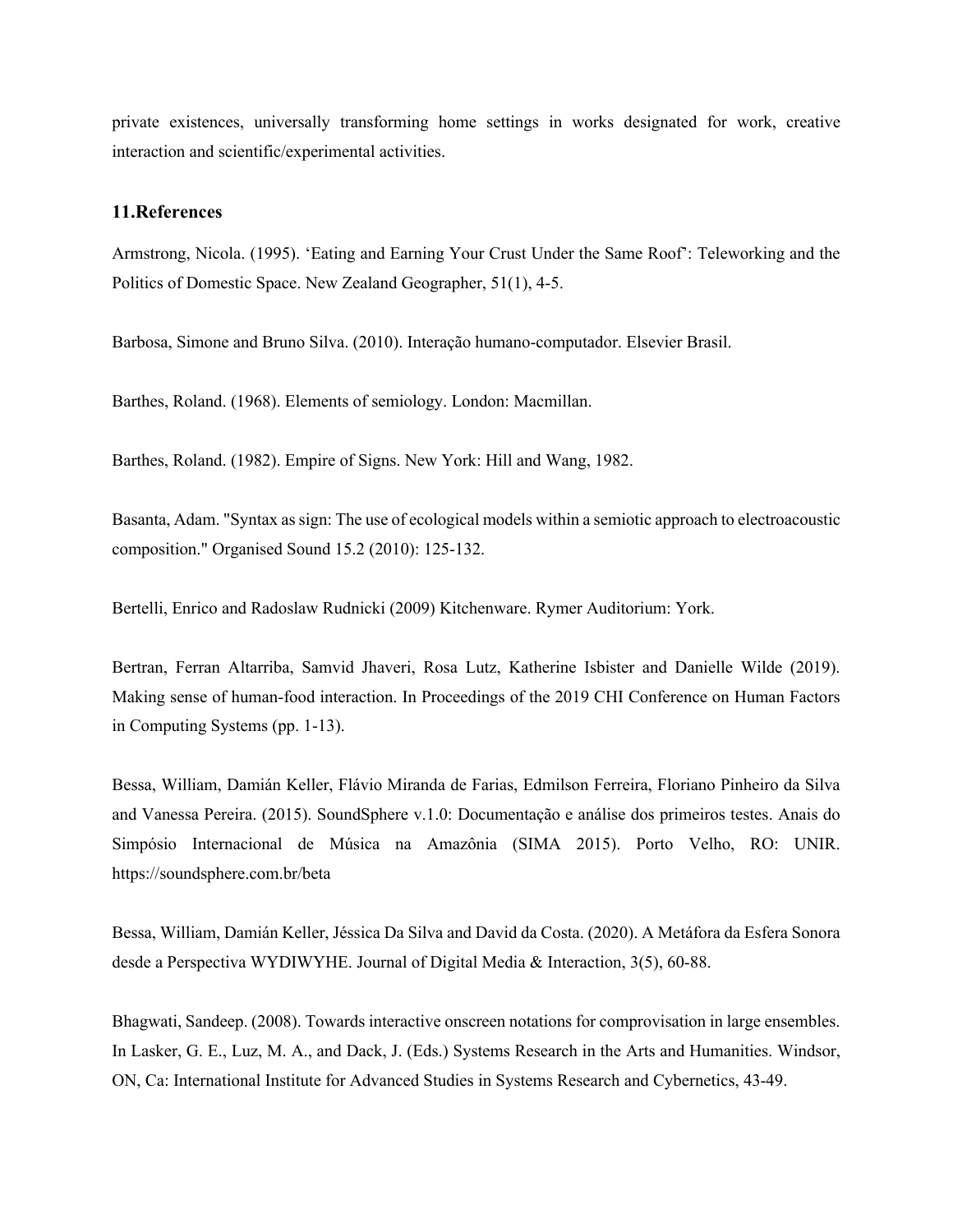Borning, Alan, and Michael Travers. (1991). Two approaches to casual interaction over computer and video networks. In Proceedings of the SIGCHI Conference on Human Factors in Computing Systems (pp. 13- 19).

Braun, Hans-Joachim (2017). An Acoustic Turn? Recent Developments and Future Perspectives of Sound Studies. AVANT. Pismo Awangardy Filozoficzno-Naukowej, (1), 75-91.

Bronner, Kai, Frieler Klaus, Bruhn Herbert, Hirt Rainer and Piper Dag (2012). What is the sound of citrus? Research on the correspondences between the perception of sound and flavour. In E. Cambouropoulos, C. Tsougras, P. Mavromatis, & K. Pastiadis (Eds.), Proceedings of the ICMPC – ESCOM 2012 joint conference (pp. 42–48). Thessaloniki, Greece.

Brown, Andrew, Donald Stewart, Amber Hansen and Alanna Stewart. (2014). Making meaningful musical experiences accessible using the iPad. In Ubiquitous Music (pp. 65-81). Berlin and Heildelberg: Springer.

Brown, Andrew, Damián Keller and Maria Helena de Lima. (2018). How ubiquitous technologies support ubiquitous music. In B.-L. Bartlee; L. Higgins (eds.), The Oxford Handbook of Community Music. Oxford: Oxford University Press.

Cage, John. (1983). 27 sounds manufactured in a kitchen. In Greenaway, P. (Dir.) Four American Composers. UK: Transatlantic Films.

Calamita, Francesca. (2014). Voracious Dolls and Competent Chefs: Negotiating Femininities and Masculinities in Italian Food. gender/sexuality/italy, 1 (2014).

Camporez, Higor Araujo, Jair Silva, Leandro Costalonga and Helder Rocha. (2020). RoboMus: Robotic Musicians Synchronization. UbiMus 2020, Porto Seguro.

Capasso, Ariadna, Damián Keller and Patricia Tinajero. (2020). Capasso+Keller+Tinajero artist collective. http://capassokellertinajero.squarespace.com/ last access: 01 July2020

Certeau, Michel. (1984). The Practice of Everyday Life. Berkeley: University of California Press.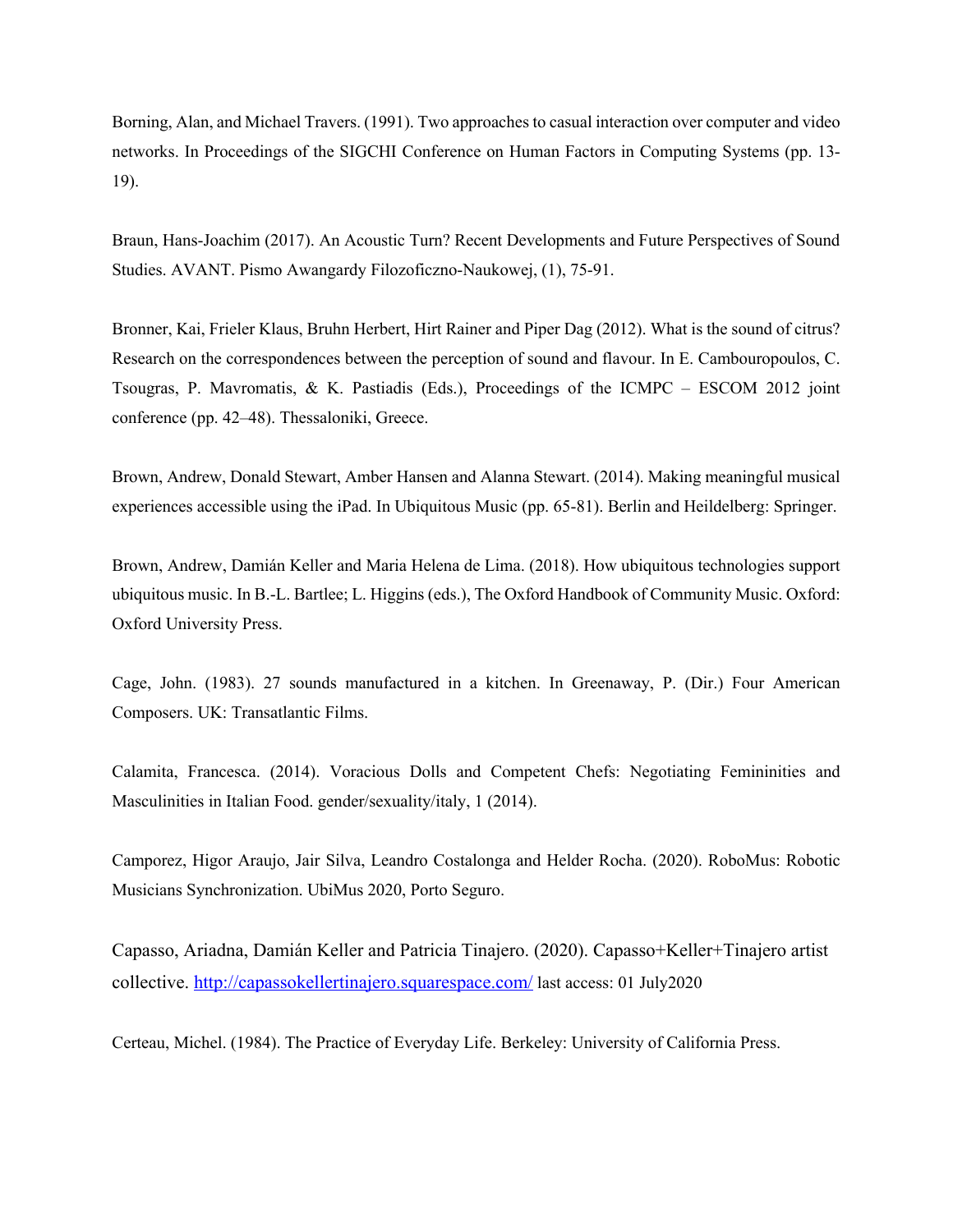Chafe, Chris. (1993). Tactile audio feedback. In Proceedings of the International Computer Music Conference (ICMC 1993) (pp. 76-79). Tokio: ICMA.

Coelho de Souza, Rodolfo Coelho and Regis Alves Faria. (2011). Oito Reflexões sobre a Criatividade na Composição Auxiliada por Computadores. Proceedings of the 13th Brazilian Symposium on Computer Music (SBCM 2011), Vitória, ES: SBC.

Colzato, Lorenza, Annelies de Haan and Bernard Hommel. (2015). Food for creativity: tyrosine promotes deep thinking. Psychological research, 79(5), 709-714.

Crisinel Anne-Sylvie and Charles Spence. (2012). The impact of pleasantness ratings on crossmodal associations between food samples and musical notes. Food Quality and Preference, 24, 136-140.

Crisinel, Anne-Sylvie, Stefan Cosser, Scott King, Russ Jones, James Petrie and Charles Spence. (2012). A bittersweet symphony: systematically modulating the taste of food by changing the sonic properties of the soundtrack playing in the background. Food Quality and Preference, 24(1), 201-204.

Cruz, Alberto and Green, Barry. (2000). Thermal stimulation of taste. Nature, 403(6772), 889-892.

Flores, Luciano, Evandro Miletto, Marcelo Pimenta, Eduardo Miranda and Damián Keller. (2010). Musical interaction patterns: communicating computer music knowledge in a multidisciplinary project. In Proceedings of the 28th ACM International Conference on Design of Communication (pp. 199-206). ACM. (ISBN: 978-1-4503-0403-0.)

Freitas, Brendah, Willian Bessa, David da Costa, Paulo de Nazaré, Damián Keller. (2019). A ecologia SoundSphere desde um viés culinário: Atividades criativas em um restaurante universitário. Anais do Simpósio Internacional de Música na Amazônia, 7(7).

Freitas, Brendah, Damián Keller, William Bessa, David da Costa and Flávio de Farias. (2020). Interação Timbrística em Música Ubíqua. Journal of Digital Media & Interaction, 3(5), 38-59.

Giorgioni, Livio. (2002). Pane, Amore e Fantasia: Il Cibo nel cinema italiano dal dopoguerra a oggi. La grande abbuffata, Percorsi cinematografici fra trame e ricette, 11-34.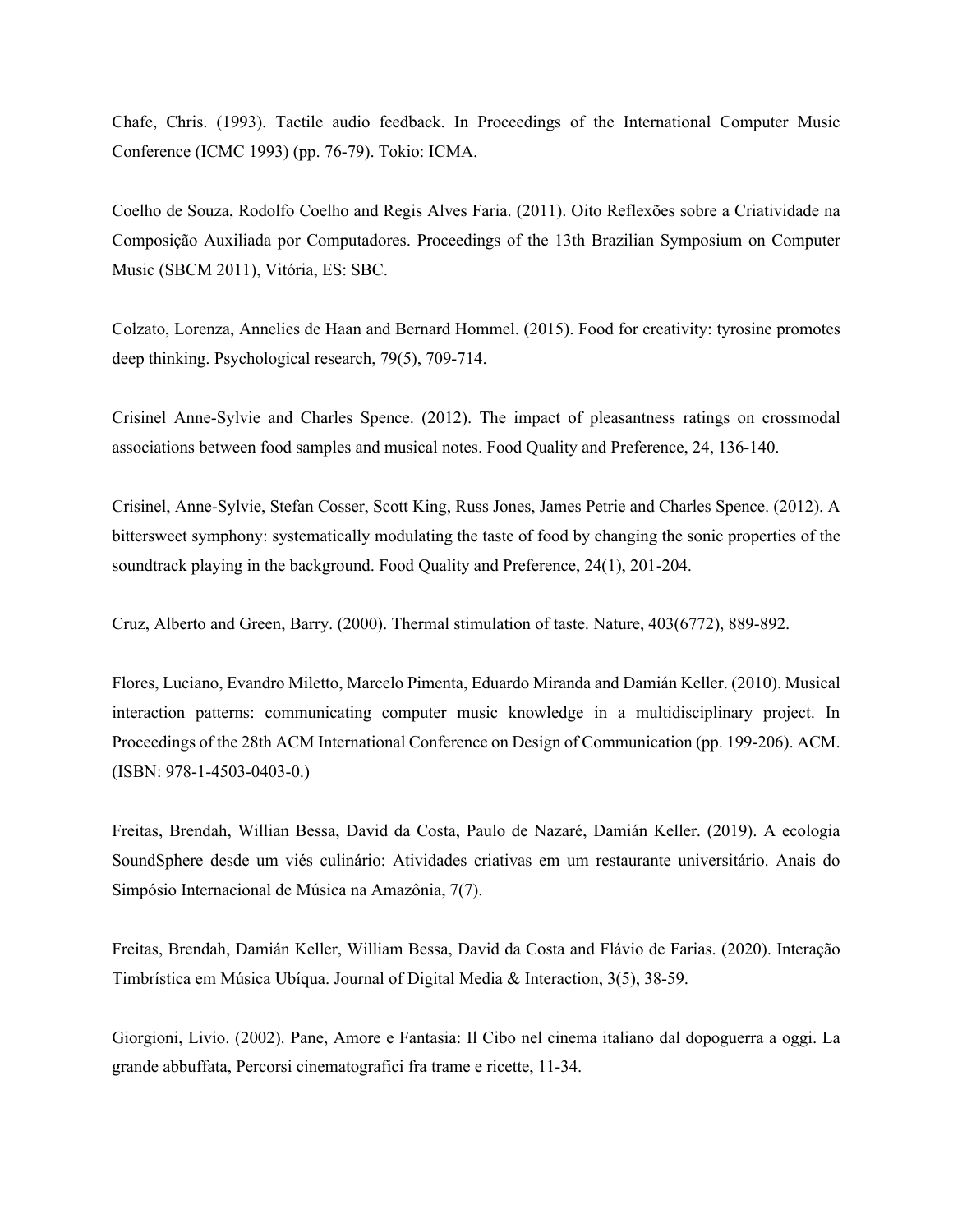Haworth, Christopher. "Sound synthesis procedures as texts: An ontological politics in electroacoustic and computer music." Computer Music Journal 39.1 (2015): 41-58.

Hauck, Pia and Heiko Hecht. (2019). Having a drink with Tchaikovsky: the crossmodal influence of background music on the taste of beverages. Multisensory research, 32(1), 1-24.

Hennig, Holger (2014). Synchronization in human musical rhythms and mutually interacting complex systems. Proceedings of the National Academy of Sciences, 111(36), 12974-12979.

Houge, Ben and Jutta Friedrichs. (2018). Food Opera. http://www.audiogustatory.com/, last access: 04 April 2020

Joseph, Rohan. (2013). Music in the Kitchen. Half Bak'd Productions. https://vimeo.com/60658480 last access: 30 June 2020.

Keller, Damián. (1998). ". . . soretes de punta." Digital recording. New Westminster, BC: earsay.

Keller, Damián and Barry Truax. (1998). Ecologically based granular synthesis. In: Proceedings of the International Computer Music Conference (ICMC 2010). Ann Arbor, MI: MPublishing, University of Michigan Library.

Keller, Damián and Chirs Rolfe. (1998). The corner effect. In Proceedings of the XII Colloquium on Musical Informatics.

Keller, Damián. (1999). touch'n'go: Ecological Models in Composition (Doctoral dissertation, Simon Fraser University).

Keller, Damián, Daniel Barreiro, Marcelo Queiroz and Marcelo Pimenta. (2010). Anchoring in ubiquitous musical activities. In ICMC.

Keller, Damián, Maria Lima, Marcelo Pimenta and Marcelo Queiroz. (2011). Assessing musical creativity: material, procedural and contextual dimensions. In Proceedings of the National Association of Music Research and Post-Graduation Congress–ANPPOM (pp. 708-714).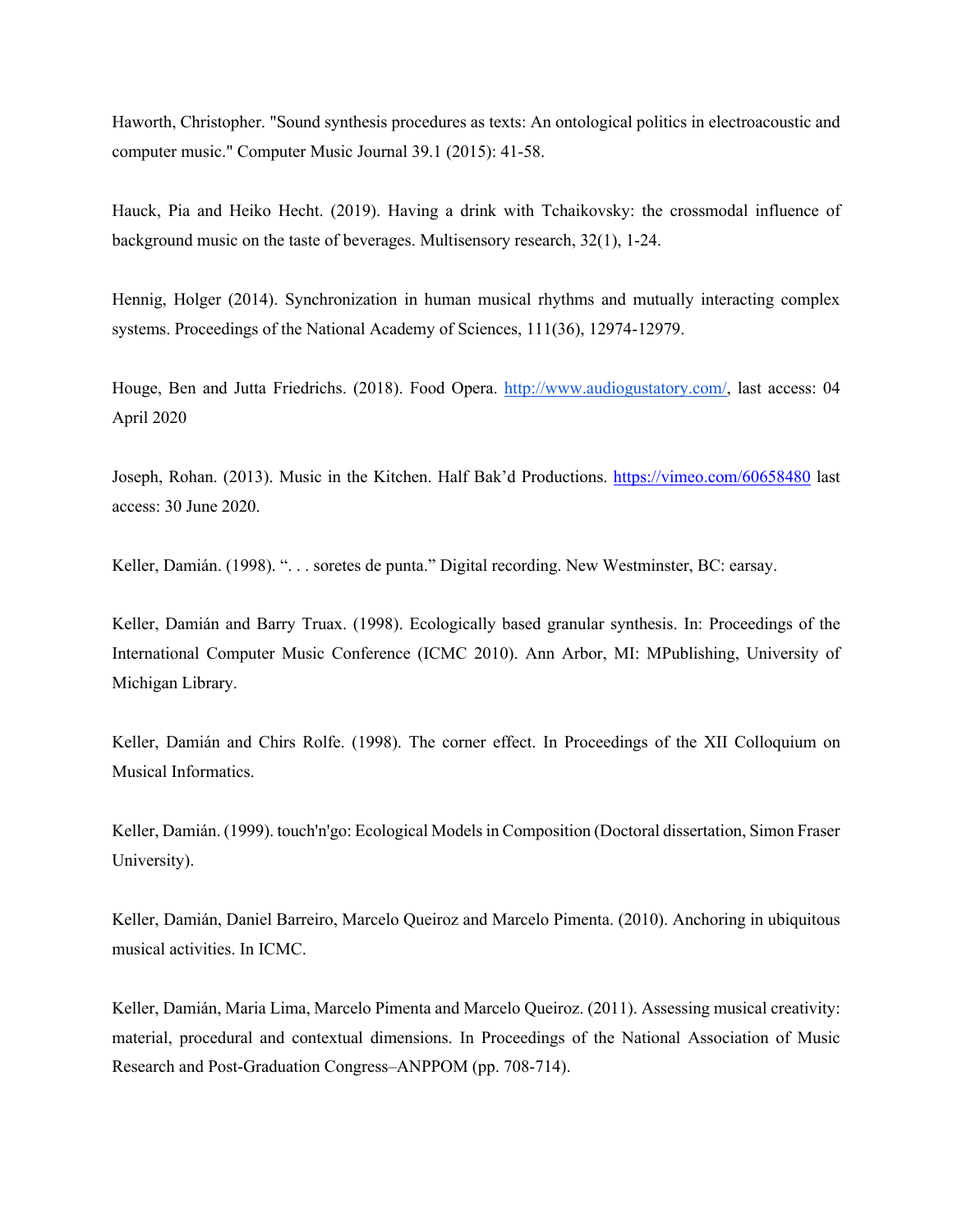Keller, Damián, Edemilson Ferreira da Silva, Floriano Pinheiro da Silva, Maria Helena de Lima, Marcelo Soares Pimenta, Victor Lazzarini. (2013). Criatividade Musical Cotidiana: Um Estudo Exploratório Com Sons Vocais Percussivos. In Anais do Congresso da Associação Nacional de Pesquisa e Pós-Graduação em Música - ANPPOM. Natal, RN: ANPPOM. http://anppom.com.br/congressos/index.php/ANPPOM2013/Escritos2013/paper/view/2098/420

Keller, Damián, Victor Lazzarini and Marcelo Pimenta. (2014). Ubimus through the lens of creativity theories. In Ubiquitous music (pp. 3-23). Springer, Cham.

Keller, Damián, Nuno Otero, Victor Lazzarini, Marcelo Pimenta, Maria de Lima, Marcelo Johann and Leandro Costalonga. (2015). Interaction aesthetics and ubiquitous music. In Creativity in the digital age (pp. 91-105). Springer, London.

Keller, Damián and Maria Helena de Lima, M. H. (2016). Supporting everyday creativity in ubiquitous music making. In *Trends in music information seeking, behavior, and retrieval for creativity* (pp. 78-99). IGI Global.

Keller, Damián and Victor Lazzarini. (2017). Ecologically grounded creative practices in ubiquitous music. Organised Sound, 22 (1), 61-72. (Doi: 10.1017/S1355771816000340.)

Keller, Damián and Leonardo Feichas. (2018). Ecocompositional and Performative Strategies for Creative Usage of Everyday Sounds: Creative Semantic Anchoring. Leonardo, 51(2), 195-196.

Keller, Damián, Cláudio Gomes and Luzilei Aliel. (2019). The Handy Metaphor: Bimanual, touchless interaction for the internet of musical things. Journal of New Music Research, 48(4), 385-396.

Keller, Damián, Leandro Costalonga and Marcello Messina. (2020). Editorial: Ubiquitous Music Making in COVID-19 Times. UbiMus 2020, Porto Seguro.

Keller, Damián, Marcello Messina, Carlos da Silva and Leonardo Feichas. (2020). Embasamento da Ancoragem Semântica Criativa. Journal of Digital Media & Interaction, 3(5), 117-132.

Keller, Damián, Marcello Messina and Francisco Oliveira. (2020). Second Wave Ubiquitous Music. Journal of Digital Media & Interaction, 3(5), 5-20.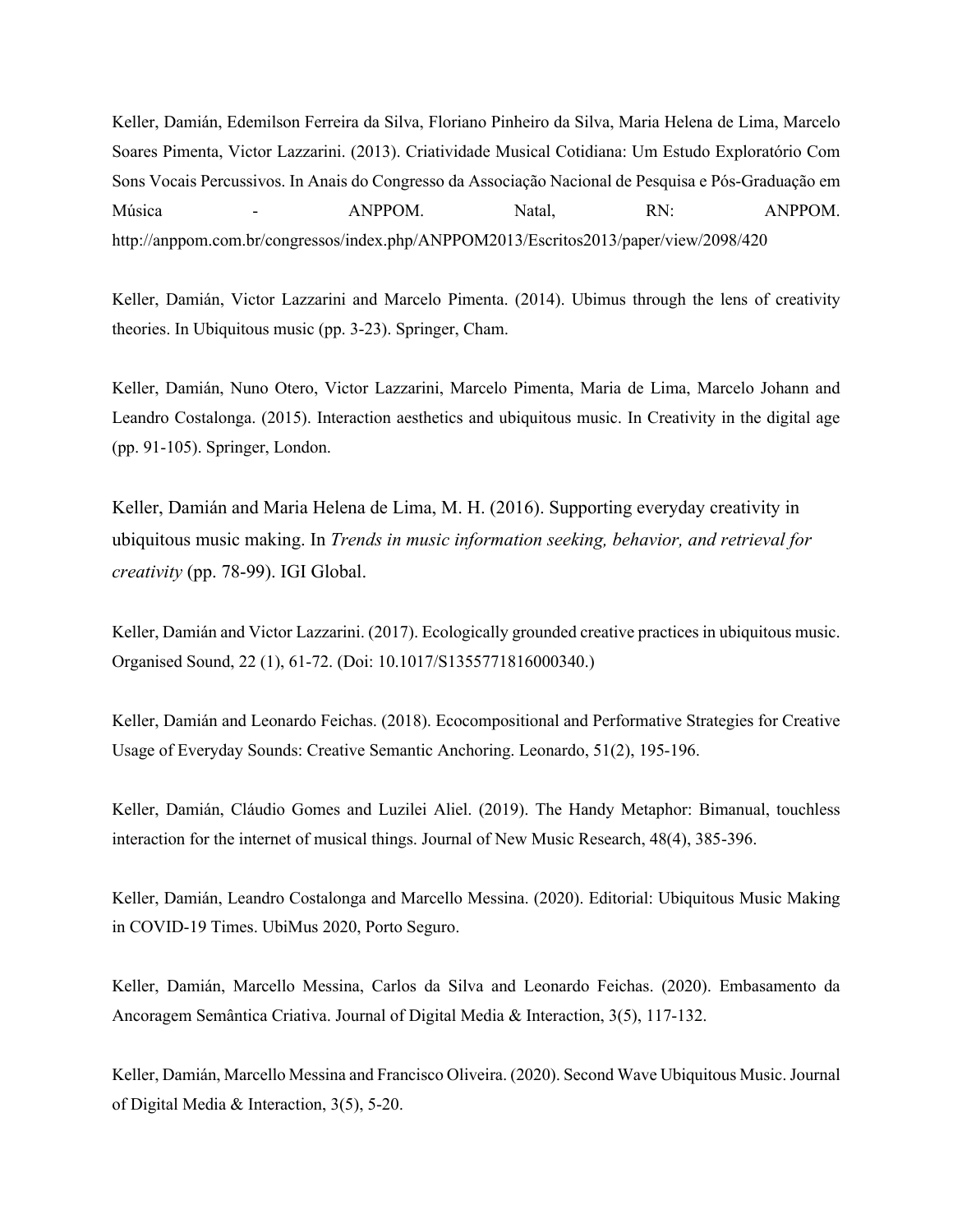Knoeferle, Klemens, Andy Woods, Florian Käppler and Charles Spence. (2015). That sounds sweet: Using cross‐modal correspondences to communicate gustatory attributes. Psychology & Marketing, 32(1), 107- 120.

Knöferle, Klemens and Charles Spence. (2012). Crossmodal correspondences between sounds and tastes.Psychonomic Bulletin & Review, 19(6), 992-1006.

Kontukoski, Maija, Harri Luomala, Bruno Mesz, Mariano Sigman, Marcos Trevisan, Minna Rotola-Pukkila and Anu Hopia. (2015). Sweet and sour: music and taste associations. Nutrition & Food Science.

Korsmeyer, Carolyn. (2002). Making sense of taste: Food and philosophy. Cornell University Press.

Lakatos, Peter, Monica O'Connell, Annamaria Barczak, Aimee Mills, Daniel Javitt and Charles Schroeder (2009). The leading sense: supramodal control of neurophysiological context by attention. Neuron, 64(3), 419-430.

Lazzarini, Victor and Joseph Timoney. (2019). The Analogue Computer as a Voltage-Controlled Synthesiser. arXiv preprint arXiv:1904.10763.

LeBesco, Kathleen and Peter Naccarato. (2008). Edible ideologies: Representing food and meaning. SUNY Press.

Lima, Maria, Damián Keller, Luciano Flores and Edmilson Ferreira. (2017). Ubiquitous music research: Everyday musical phenomena and their multidisciplinary implications for creativity and education. Journal of Music, Technology & Education, 10(1), 73-92.

Literat, Iona and Vlad Glaveanu. (2018). Distributed creativity on the internet: A theoretical foundation for online creative participation. International Journal of Communication, 12, 16.

Maier, Maier, Chowdhury Mahfuzulhoq, Bhaskar Rimal and Dung Pham Van. (2016). The Tactile Internet: Vision, Recent Progress, and Open Challenges. IEEE Communications Magazine 54. (DOI: 10.1109/MCOM.2016.7470948)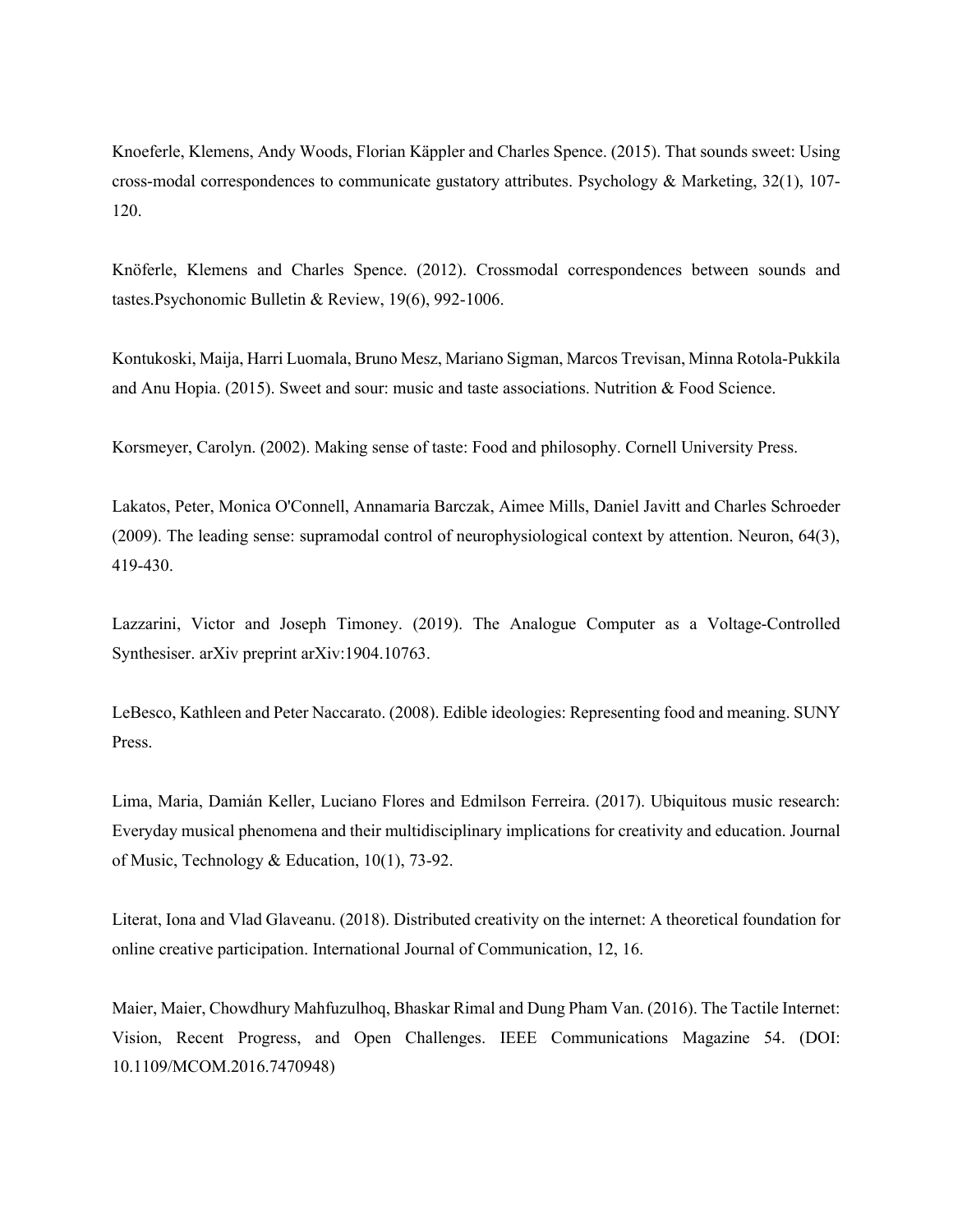Merino, Samuele and Teo Arena, T. (2012), Kitchen Drumming for breakfast: Street drummer at home. https://youtu.be/zVBOgM\_9EtY last access: 30 June 2020.

Messina, Marcello and Luzilei Aliel. (2019). Ubiquitous Music, Gelassenheit and the Metaphysics of Presence: Hijacking the Live Score Piece Ntrallazzu 4. In CMMR.

Messina, Marcello and Teresa Di Somma. (2020). The "Greedy Southern Woman" as a National Italian Cliché: A Preliminary Proposal. In Bernardi, C., Calamita, F. and De Feo, D. (Eds.) Eve's sinful bite - food and women in Italian culture, literature and society. London: Bloomsbury.

Mesz, Bruno, Marcos Trevisan and Mariano Sigman. (2011). The taste of music. Perception, 40(2), 209- 219.

Mesz, Bruno, Kevin Herzog, Juan Amusátegui, Lucas Samaruga, Sebastián Tedesco. (2017). Let's drink this song together: interactive taste-sound systems. In Proceedings of the 2nd ACM SIGCHI International Workshop on Multisensory Approaches to Human-Food Interaction, ACM, 13-17).

Oleksik, Gerard, David Frohlich, Lorna Brown and Abigail Sellen. (2008, April). Sonic interventions: understanding and extending the domestic soundscape. In Proceedings of the SIGCHI conference on Human Factors in computing systems (pp. 1419-1428).

Opitz, Donald. (2016). Domestic space. In Lightman, B. (Ed.) A Companion to the History of Science, Chichester: Wiley Blackwell, pp. 252-267.

Pimenta, Marcelo, Luciano Flores, Ariadna Capasso, Patricia Tinajero and Damián Keller. (2009). Ubiquitous music: concept and metaphors. In Farias, Regis, Marcelo Queiroz, and Damián Keller. (eds.), Proceedings of the Brazilian Symposium on Computer Music (SBCM 2009), pp. 139-150. Recife, PE: SBC.

Pinheiro da Silva, Floriano, Damián Keller, Edmilson Ferreira da Silva, Marcelo Pimenta and Victor Lazzarini. (2013). Everyday musical creativity: Exploratory study of ubiquitous musical activities (Criatividade musical cotidiana: Estudo exploratório de atividades musicais ubíquas). Música Hodie 13, 64-79.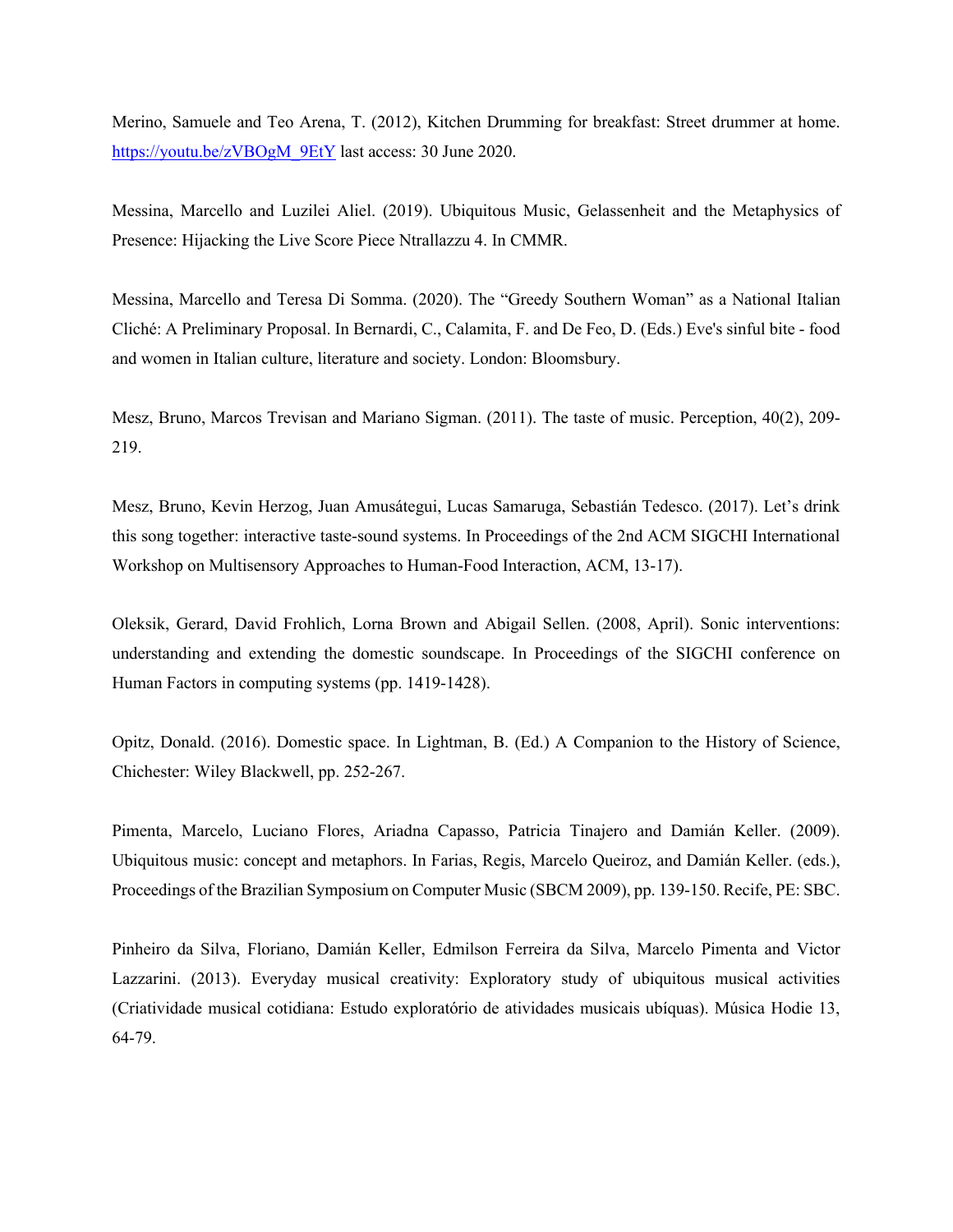Radanovitsck, Eduardo, Damián Keller, Luciano Flores, Marcelo Pimenta and Marcelo Queiroz. (2011). "mixDroid: Time tagging for creative activities (mixDroid: Marcação temporal para atividades criativas)." Proceedings of the XIII Brazilian Symposium on Computer Music (SBCM), Vitória, ES.

Reinoso Carvalho, Felipe, Raymond Van Ee, Monika Rychtarikova, Abdellah Touhafi, Kris Steenhaut, Dominique Persoone and Charles Spence. (2015a). Using sound-taste correspondences to enhance the subjective value of tasting experiences. Frontiers in psychology, 6, 1309.

Reinoso Carvalho Felipe, Raymond Van Ee, Monika Rychtarikova, Abdellah Touhafi, Kris Steenhaut, Dominique Persoone, Charles Spence and Marc Leman. (2015b). Does music influence the multisensory tasting experience?. Journal of sensory studies, 30(5), 404-412.

Rocchesso, Davide, Pietro Polotti, and Stefano Delle Monache.(2009). Designing continuous sonic interaction. International Journal of Design, 3(3), 13-25.

Rokeby, David. (1986). Very Nervous System. Ontario, mac. com. Home pages.

Rubenson, Daniel and Mark Runco. (1992). The psychoeconomic approach to creativity. New ideas in Psychology, 10(2), 131-147.

Rubenson, DanieL and Mark Runco. (1995). The psychoeconomic view of creative work in groups and organizations. Creativity and Innovation Management, 4(4), 232-241.

Small, Christopher. (1998). Musicking: The meanings of performing and listening. Wesleyan University Press.

Spence, Charles and Betina Piqueras-Fiszman. (2014). The perfect meal: the multisensory science of food and dining. John Wiley & Sons.

Spence, Charles. (2015). Music from the kitchen. Flavour, 4(1), 1-7.

Spence, Charles. 2019. Multisensory experiential wine marketing. Food quality and preference, 71, 106- 116.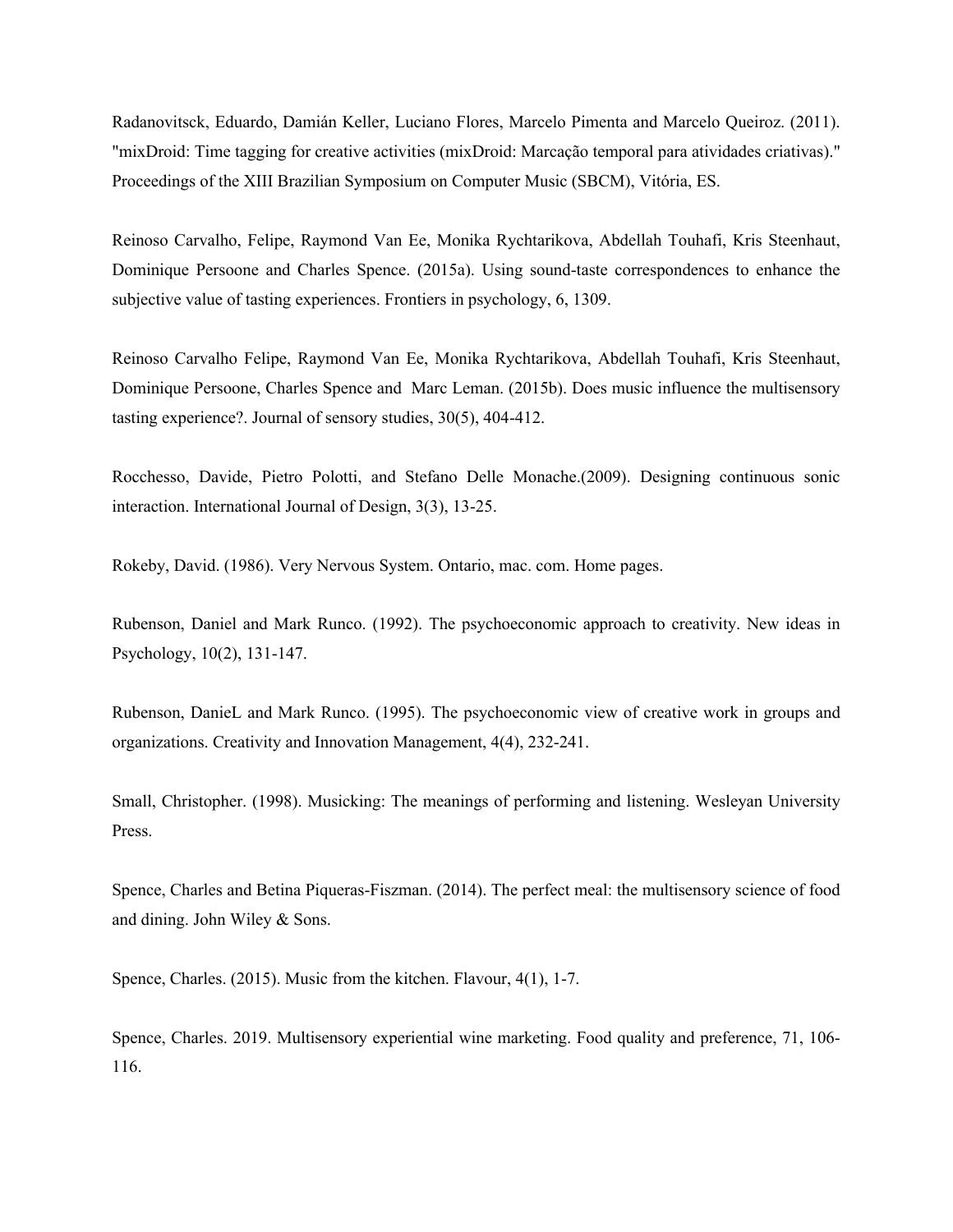Stolfi, Ariane, Alessa Milo and Mathieu Barthet. (2019). Playsound. space: Improvising in the browser with semantic sound objects. Journal of New Music Research, 48(4), 366-384.

The Bosch Sensorchestra (2016). https://www.bosch.com/stories/sensorchestra-smart-home/ last access: 30 June 2020.

Turchet, Lucas, Carlo Fischione, Georg Essl, Damián Keller and Mathieu Barthet. (2018). Internet of musical things: Vision and challenges. IEEE Access, 6, 61994-62017.

Vacchi, Lorenzo. (2012). Kitchen music. https://youtu.be/HmKusqRnHBY

VanCour, Shawn and Kyle Barnett. (2017). Eat what you hear: Gustasonic discourses and the material culture of commercial sound recording. Journal of Material Culture, 22(1), 93-109.

Velasco Carlos, Felipe Reinoso-Carvalho, Olivia Petit, Anton Nijholt. (2016). A multisensory approach for the design of food and drink enhancing sonic systems. In Proceedings of the 1st Workshop on Multisensorial Approaches to Human-Food Interaction, ACM, 7.

Velasco Carlos, Marianna Obrist, Olivia Petit and Charles Spence. (2018). Multisensory technology for flavor augmentation: a mini review. Frontiers in psychology, 9, 26.

Vohs, Kathleen D., Joseph P. Redden and Ryan Rahinel. (2013). Physical Order Produces Healthy Choices, Generosity, and Conventionality, Whereas Disorder Produces Creativity. Psychological Science, 1-8. (Doi: 10.1177/0956797613480186.)

Wang, Qian, Andy Woods and Charles Spence. (2015). "What's your taste in music?" A comparison of the effectiveness of various soundscapes in evoking specific tastes. i-Perception, 6(6), 2041669515622001.

Wang, Qian. (2017). Assessing the mechanisms behind sound-taste correspondences and their impact on multisensory flavour perception and evaluation (Doctoral dissertation, University of Oxford).

Wang, Qian, Bruno Mesz, Charles Spence. (2017). Assessing the impact of music on basic taste perception using time intensity analysis. In Proceedings of the 2nd ACM SIGCHI International Workshop on Multisensory Approaches to Human-Food Interaction, ACM, 18-22.